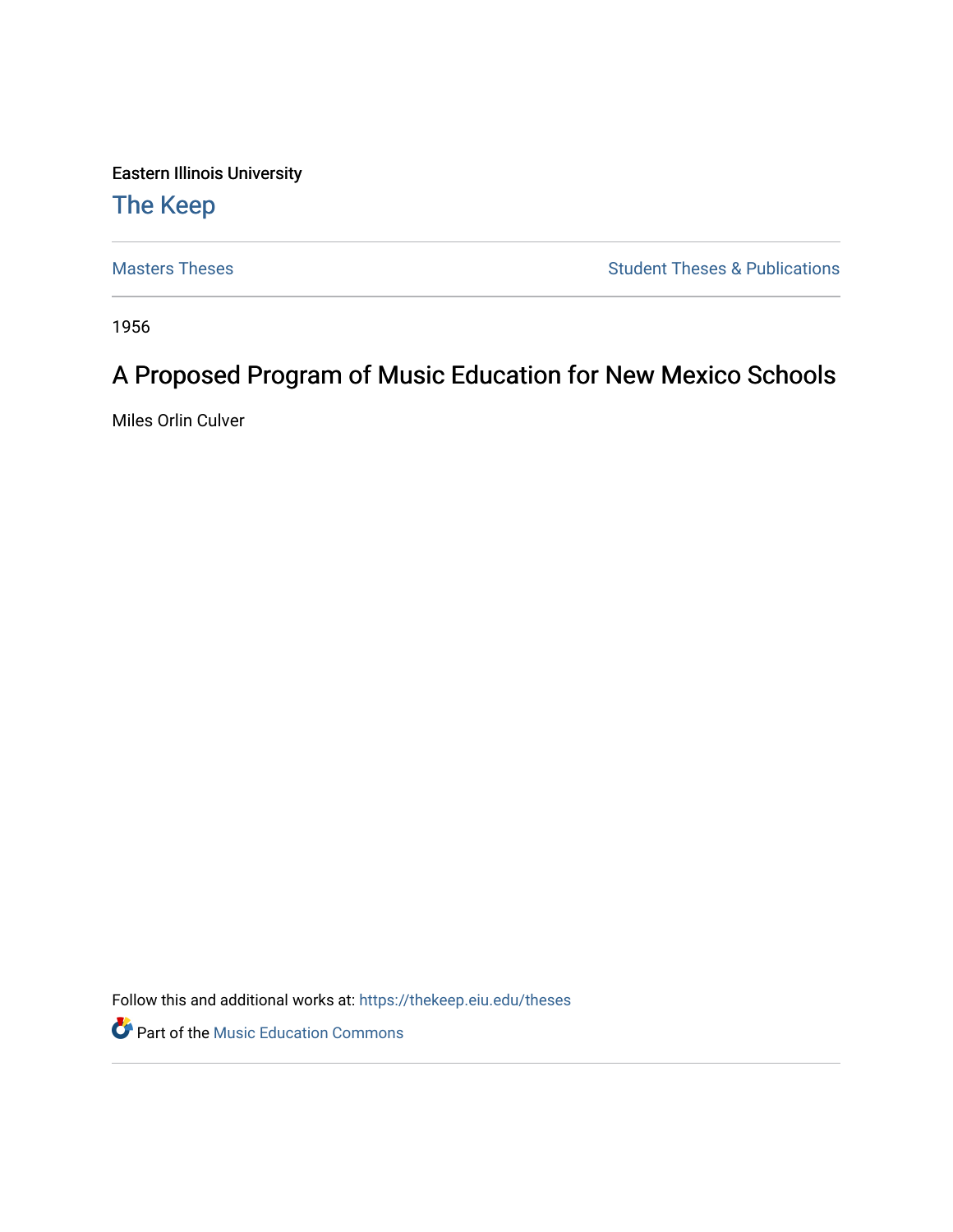# A PROPOSED PROGRAM OF MUSIC EDUCATION FOR NEW MEXICO SCHOOLS

A Paper Presented to the Faculty of the Department of Music Eastern Illinois State College

In Partial Fulfillment of the Requirements for the Degree Master of Science in Education

k.

by Miles Orlin Çulver July 1956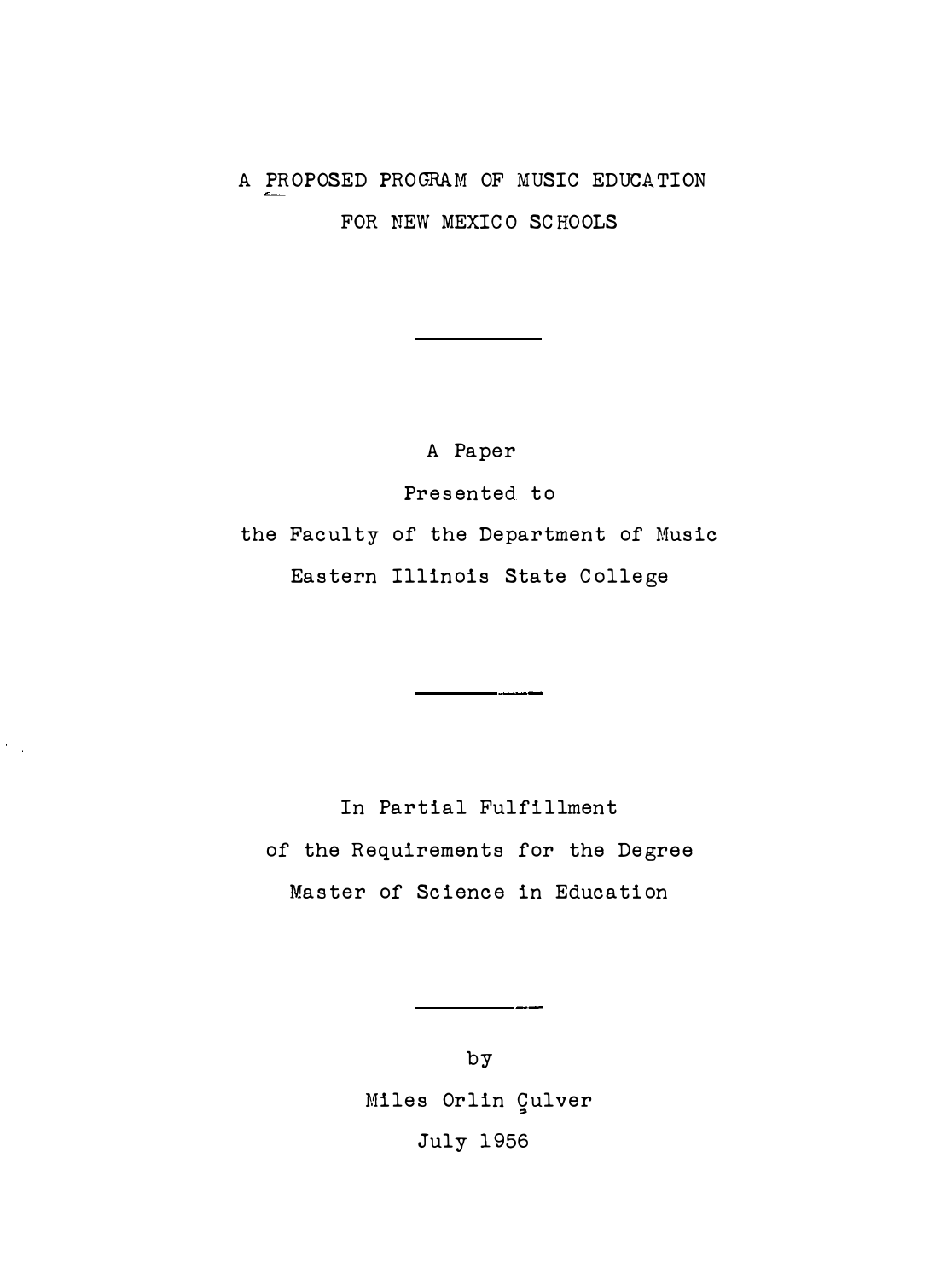# TABLE OF C ONTENTS

 $\ddot{\phantom{a}}$ 

| <b>CHAPTER</b> |                                                                                   |  | PA GE           |
|----------------|-----------------------------------------------------------------------------------|--|-----------------|
| I.             | UNIQUE FEATURES OF NEW MEXICO EDUCATION                                           |  | $\mathbf{1}$    |
|                | Geographic features                                                               |  | $\mathbf{1}$    |
|                | Historical features                                                               |  | $\mathbf{c}$    |
|                | Cultural features                                                                 |  | 3               |
| II.            | UNIQUE PROBLEMS OF EDUCATION IN NEW MEXICO                                        |  | $5\phantom{.0}$ |
|                | Increases in population near military bases                                       |  | $5\phantom{.0}$ |
|                | Shortages of qualified teachers                                                   |  | 6               |
|                | Assimilation of minority groups                                                   |  | 6               |
|                | Spanish                                                                           |  | 6               |
|                | Indian                                                                            |  | 7               |
|                | Colored                                                                           |  | 7               |
| III.           | VALUES OF MUSIC IN EDUCATION                                                      |  | 9               |
|                | Music as a means of self-expression<br>$\mathbf{r}$ , $\mathbf{r}$ , $\mathbf{r}$ |  | 9               |
|                | Music contributes to moral and                                                    |  |                 |
|                | .<br>spiritual values.                                                            |  | 12              |
|                | Music contributes to desirable                                                    |  |                 |
|                | citizenship traits                                                                |  | 13              |
| IV.            | MUSIC IN THE ELEMENTARY SCHOOL.                                                   |  | 15              |
|                | Music in the self-contained classroom                                             |  | $17\,$          |
|                | In-service training in the elementary school                                      |  | 20              |
|                | Music activities in the elementary school                                         |  | 21              |
|                | Problems of elementary school music                                               |  | 22              |

l,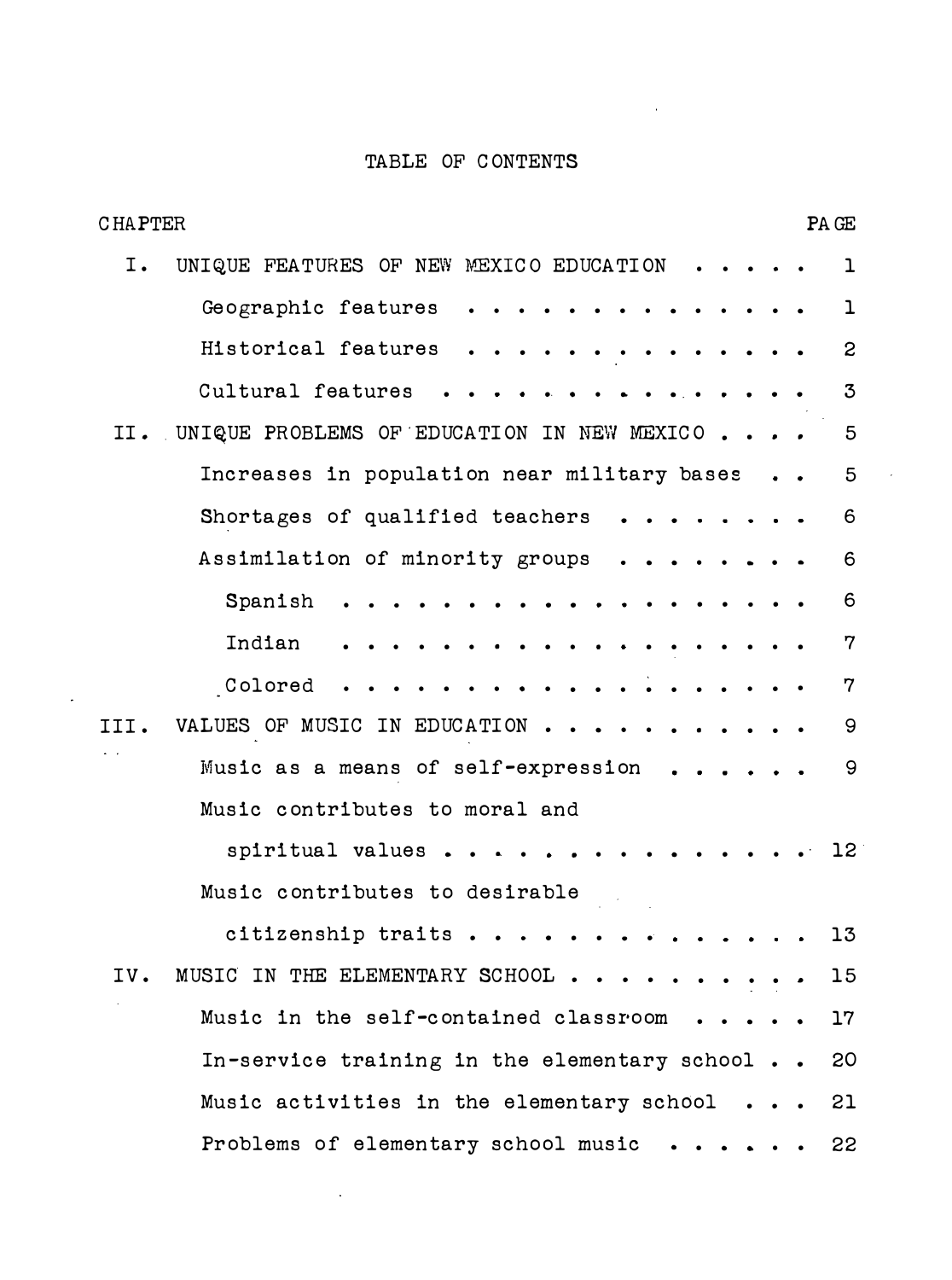| 111                                                       |
|-----------------------------------------------------------|
| PA GE<br><b>CHAPTER</b>                                   |
| Instrumental music in the elementary school<br>26         |
| Classroom music in the fifth and sixth grades<br>28       |
| MUSIC IN THE JUNIOR HIGH SCHOOL<br>$V_{\bullet}$<br>30    |
| Problems of education in the junior high school<br>30     |
| 31<br>Need for re-evaluation of music program             |
| 32<br>Aims and objectives for junior high school music    |
| Special problems of junior high school                    |
| music education<br>32                                     |
| VI.<br>MUSIC IN THE HIGH SCHOOL<br>35                     |
| 35<br>Achievement of performance media                    |
| The general music courses in high school $\cdots$ 37      |
| Characteristics of a good high school                     |
| 39<br>music program $\cdot \cdot \cdot \cdot \cdot \cdot$ |
| CONCLUSIONS<br>41<br>VII.                                 |
| BIBLIOGRAPHY.<br>43                                       |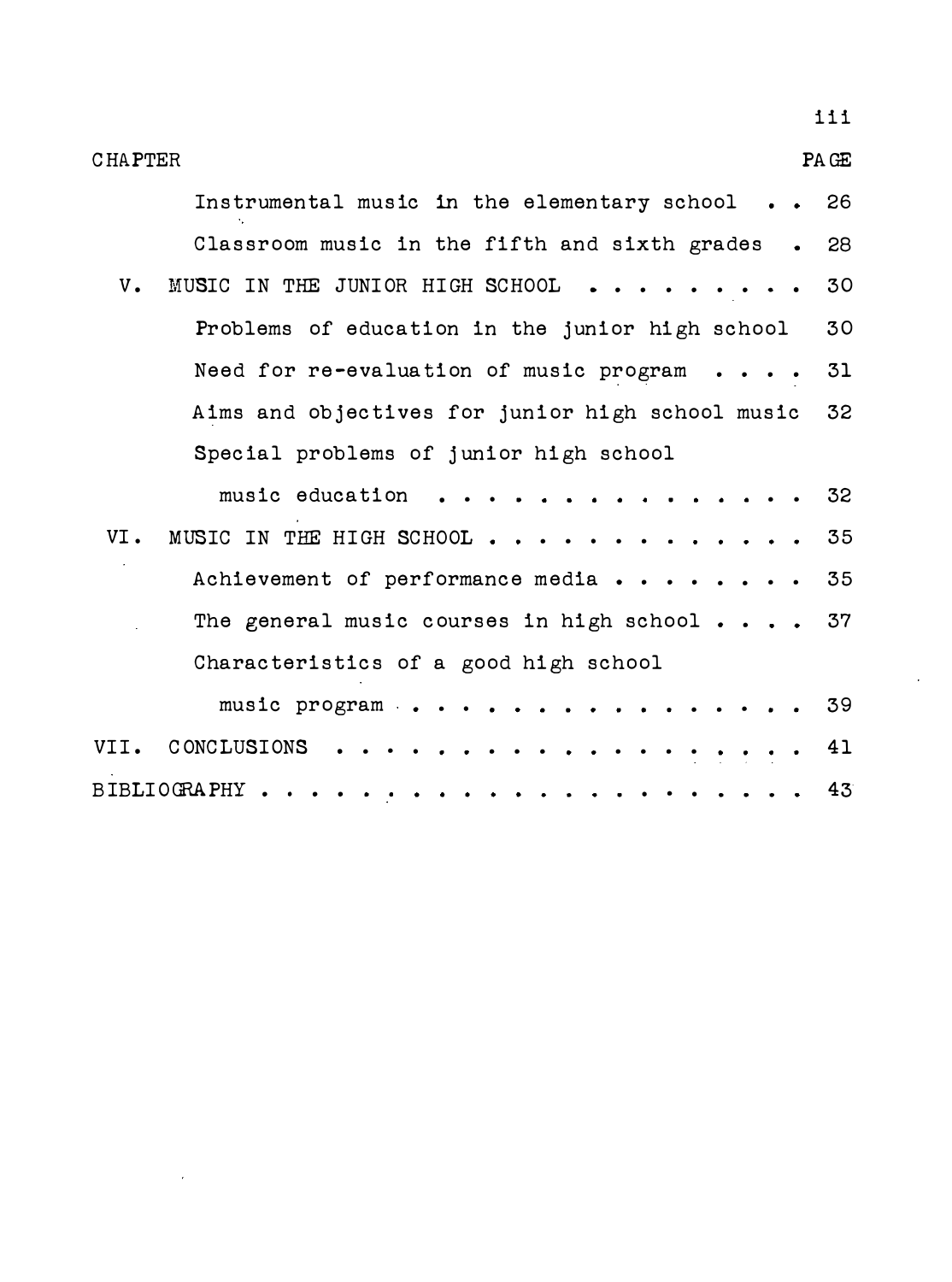#### CHAPTER I

## UNIQUE FEATURES OF NEW MEXICO CULTURE

The purpose of this paper is to propose an adequate program of music education for the schools of New Mexico. The problems of education in general and music education in particular are similar to those in other sections of the country. There are, however, certain unique features, geographic, historical, and cultural, which must be recognized if music education is to be most effective.

The topography of New Mexico is that of a mountainstudded plateau which slopes to the southward. The mean altitude is approximately 5700 feet. The fourth largest state in the union, it ranks thirty-ninth in population. By way of comparison, Illinois ranks twenty-third in area and fourth in population. Though admitted to the union in 1912, the name of New Mexico has been applied to the area since 1560 when Fray Jacinto de San Francisco so named the area of the. Pueblo Indians in anticipation of a scene of such wealth as Cortez found in Mexico. An arid land, New Mexico, though twice the size of Illinois, includes within its borders only one-third as much water area. New Mexico is rich in mineral resources, which include the largest open pit copper mine in the world, oil, uranium, natural gas, etc. Lack of water limits agriculture in almost all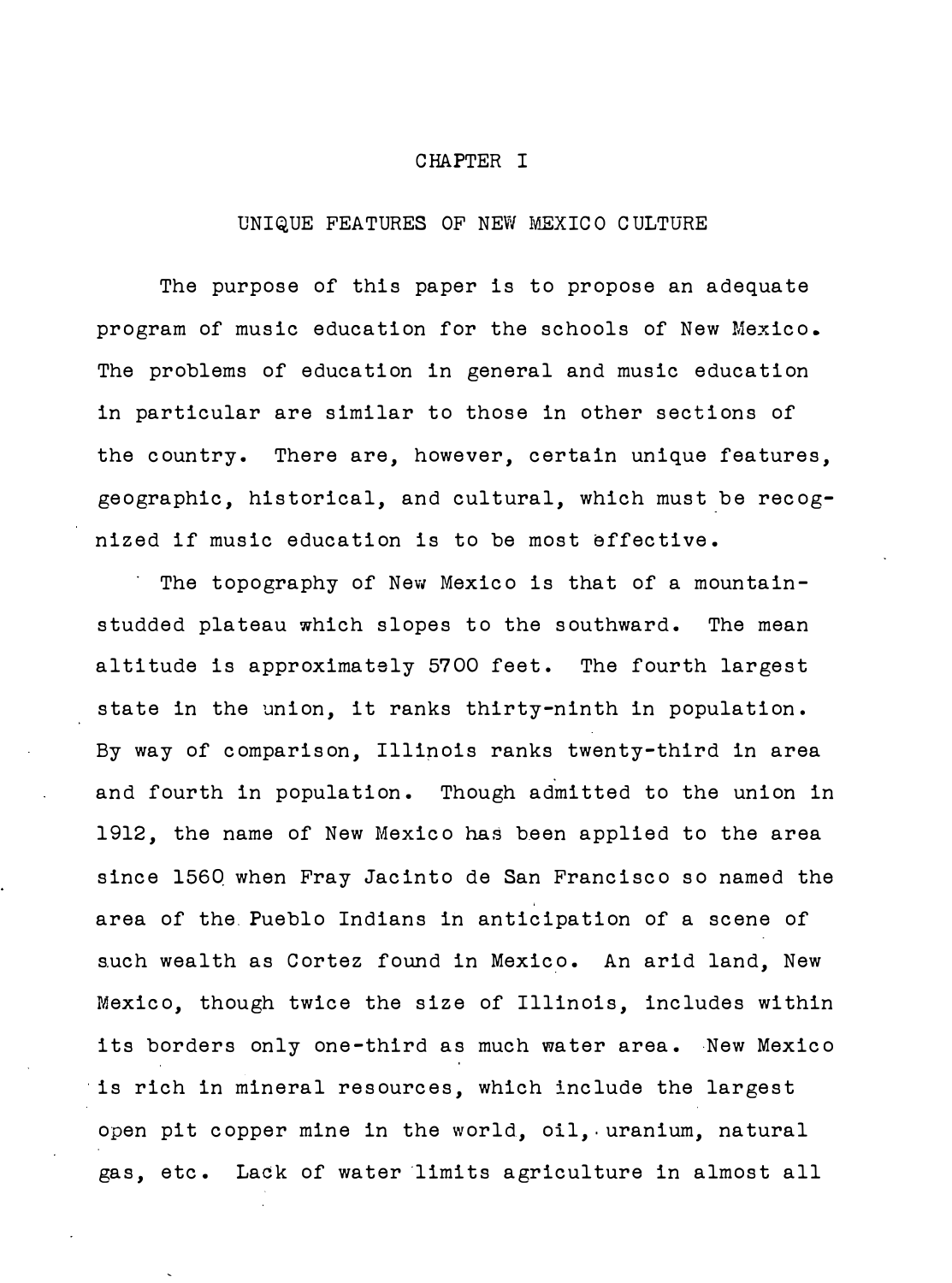areas of the state and much of the land is used for cattle grazing.

New Mexico is rich in the color of the Old West. Such names as Billy the Kid, Pat Garrett, Geronimo, Vitorio, Nana, and Villa are carved deep in the history of the land. The fierce Apache defended his hunting grounds against the encroachment of the white man in the mountains and deserts of southern New Mexico. It was here that he fought many battles with the U.S. Cavalry. Canon del Perro, in the Sacramento Mountains, was the site of five bloody battles during frontier days. Troopers were lured to the "eye-brow trail." a narrow trail along the face of a two-thousand foot cliff, and there were annihilated by a deluge of stones thrown from the top of the cliff.

Eugene Manlove Rhodes, well-known writer of western lore and rancher, once claimed that:

Seventy-five per cent of the bank robbers who operated between Montana and Saint Louis from the late seventies to the early nineties lived peaceful, lawabiding liyes between jobs within a hundred miles of his ranch.<sup>1</sup>

Here the Spanish Conquistadores searched in vain for the seven cities of gold. Though they failed in their quest for material riches, they imparted to this area a distinctive

<sup>&</sup>lt;sup>1</sup>Mrs. Tom Charles. Tales of the Tularosa (El Paso, Texas: Carl Hertzog, 1953), p. 26.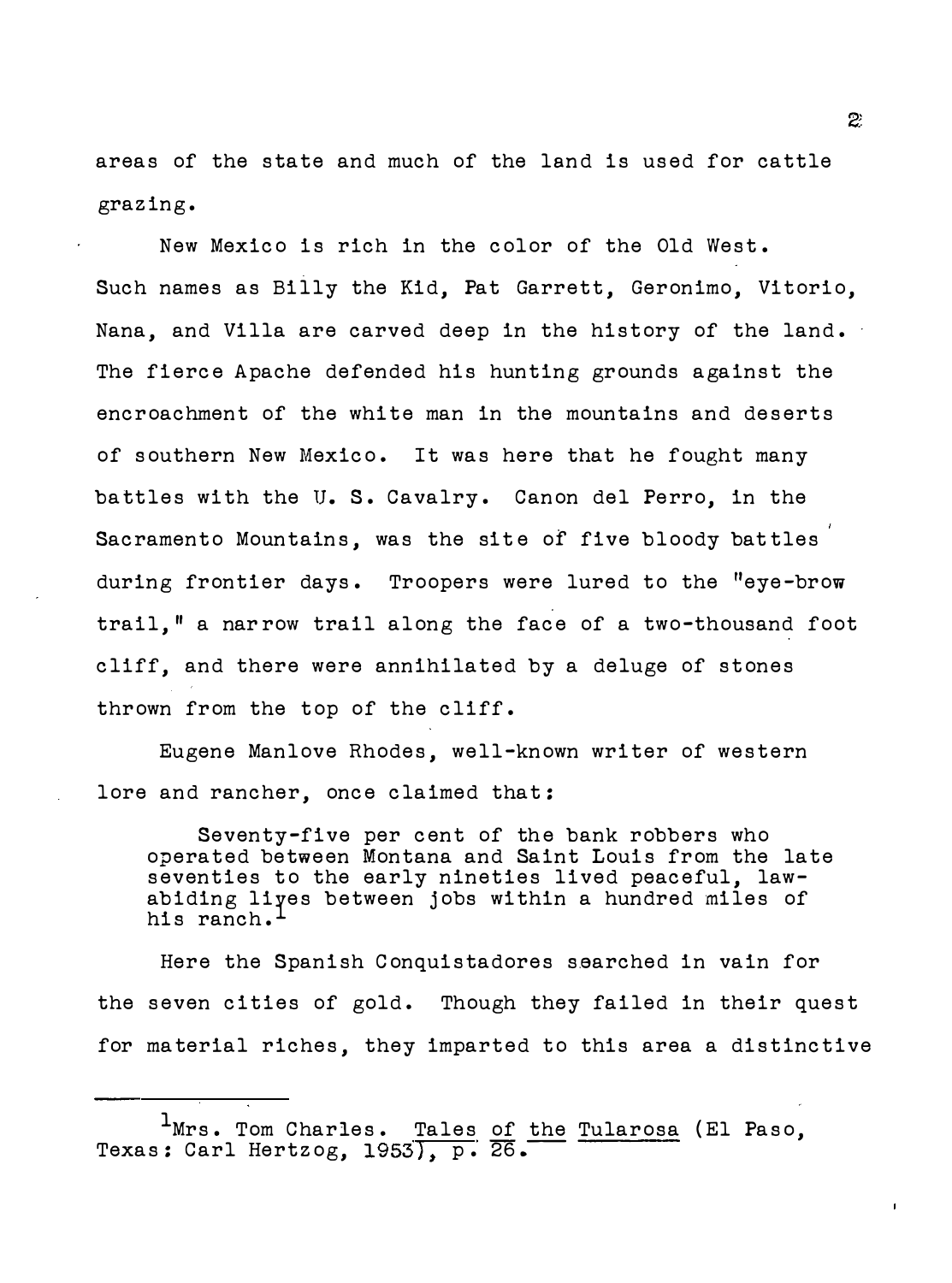Spanish influence and culture which endures today. There are many songs of Spanish origin still heard.

The Spanish dances of New Mexico offer material for earlier and later music experiences for children. Most of these dances originally came from Europe but because of the additions and deletions which have been made through the years, they have become a part of the native folk culture.<sup>2</sup>

These and many other reminders of their contributions to the development of this land are everywhere. Their architecture, the names of their cities, their customs, and their descendents remain.

In recent years New Mexico has become the site of much research in the fields of rocket flight and nuclear development. These activities have focused the attention of the free world upon this historic country, and have brought yet another people, whose presence is significant to this discussion. In several areas adjacent to the scientific laboratories, many German scientists have made their homes. Their presence is felt in musical circles, as well as in other aspects of community life. The rich musical heritage of these people finds expression in their regular support of the musical activities of the community, their love of "housemusic", and the fine record collections, with the attendant high fidelity record players, which are found in

<sup>2</sup>Mildred G. Cawthon (ed. ), Music for New Mexico (Santa Fe, New Mexico: New Mexico State Department of Education, 1955) p. 44.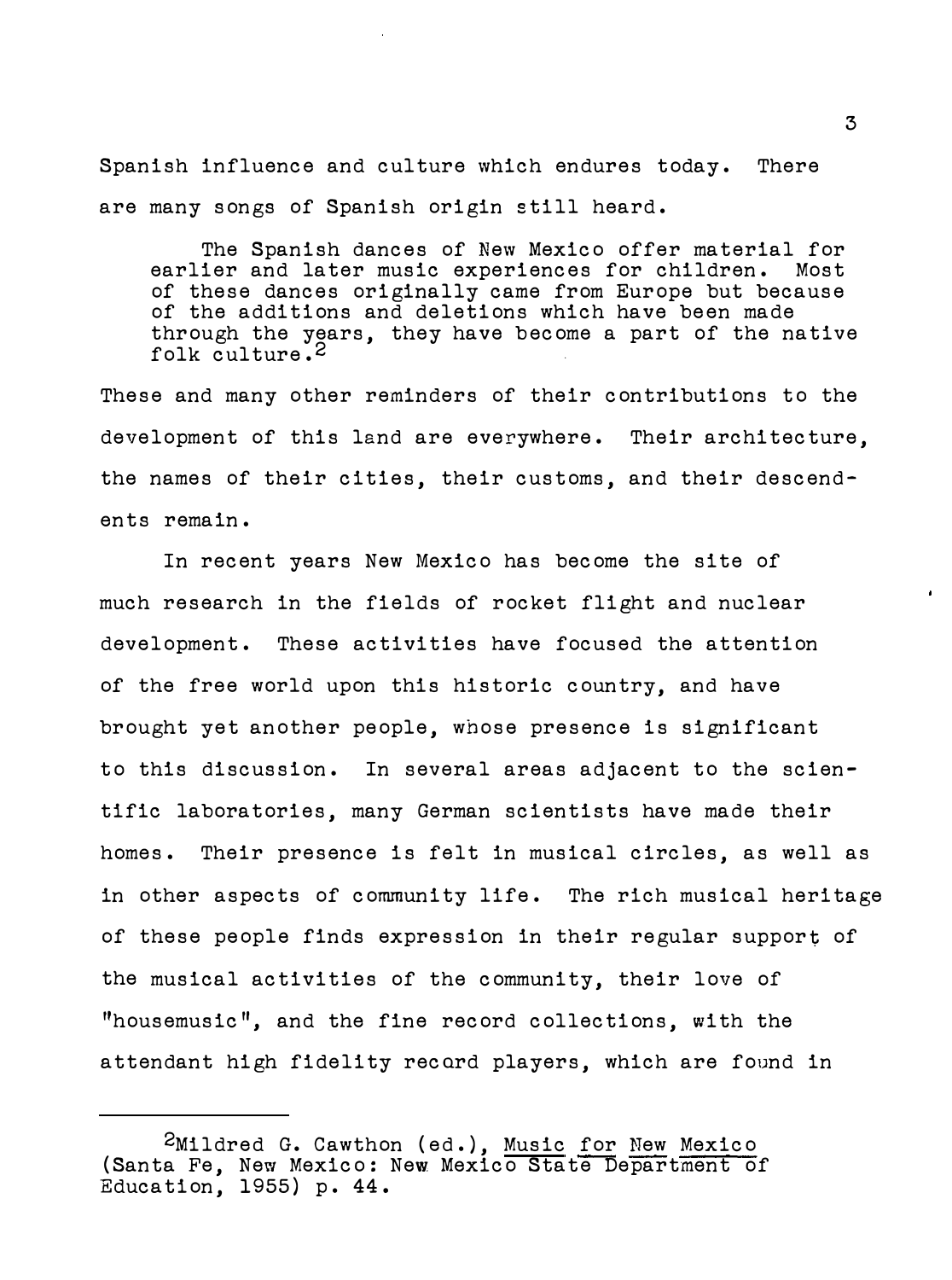many of their homes. Around many schools four languages may be heard. Spanish, German, and Indian tongues mingle with the English spoken by all in varying degrees of proficiency.

 $\ddot{\phantom{0}}$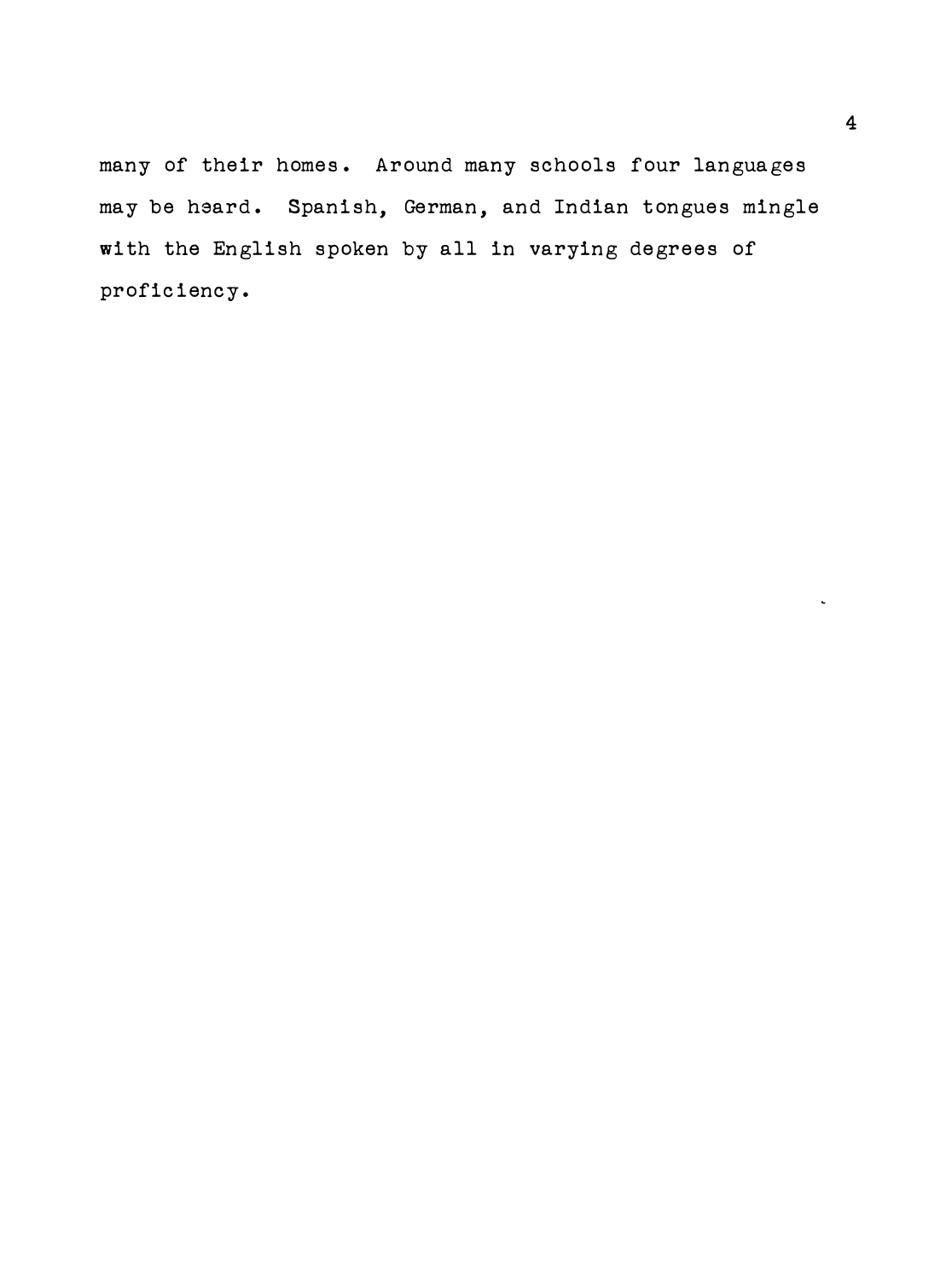#### CHAPTER II

### UNI�UE PROBLEMS OF EDUCATION IN NEW MEXICO

Against the physical, historical, and cultural background discussed in Chapter 1, the modern public schools of New Mexico are engaged in the complex task of preparing children to become effective and well-adjusted members of our democratic society. The challenging problems encountered in the fulfillment of this te.sk have been given an increasing amount of attention in recent years. Problems of segregation, building needs, increased enrollments, shortages of qualified teachers, and legislation for the relief of communities, which have experienced the impact of the enormous increases in population, in areas adjacent to military bases, have been subjected to detailed study.

Problems of immediate concern to the Southwest include those resulting from the impact of large population increases near military bases. In these areas, educational facilities have been overwhelmed by the influx of children moving into the school districts. In many districts this growth was accompanied by no appreciable change in valuation of taxable property. It has been necessary to enact legislation to aid communities whose educational systems have been threatened. While the resultant monetary assistance has done much to equalize the educational opportunities in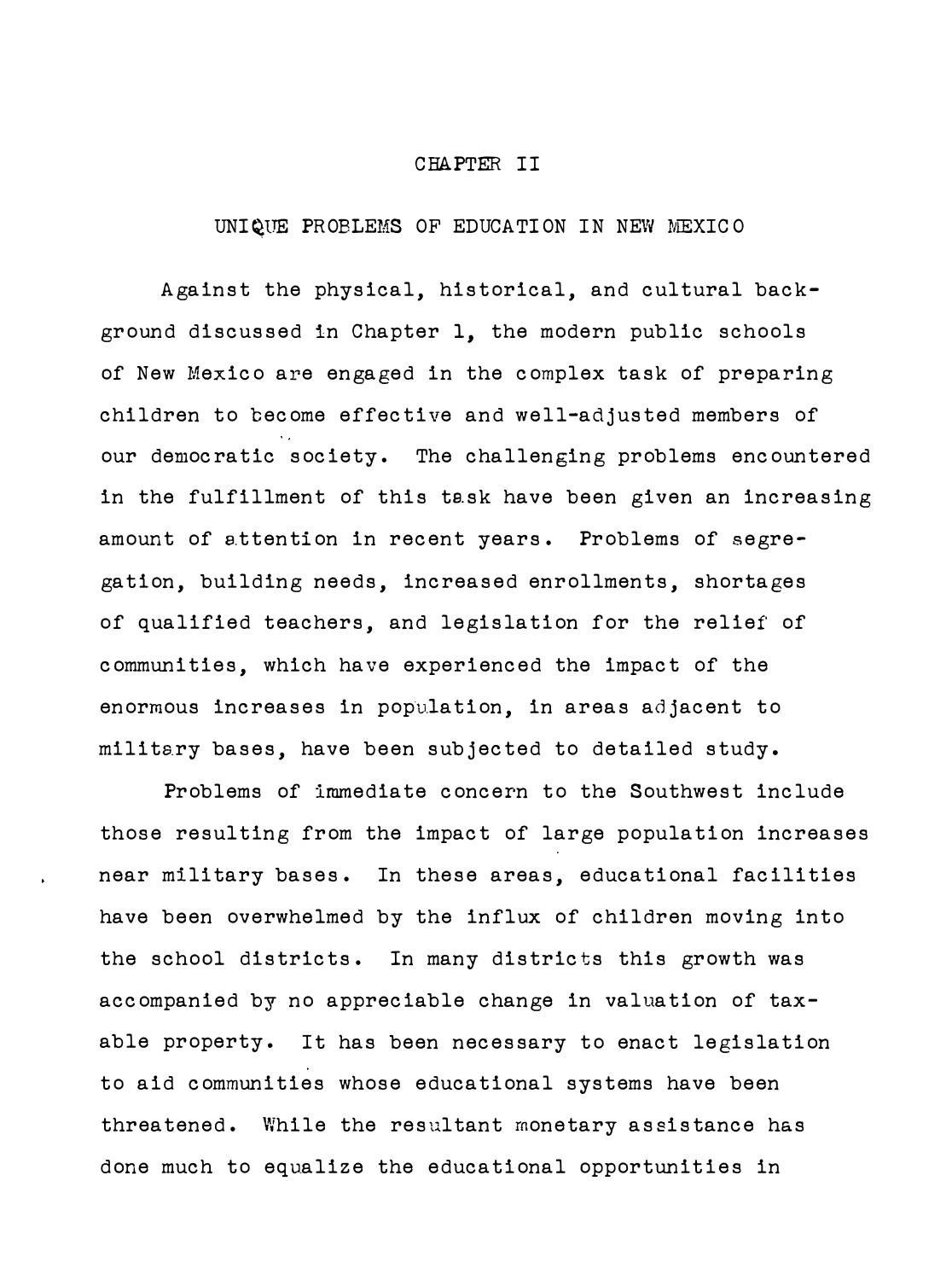areas which have experienced serious need, the lack of continuity in training of a large segment of the school population imposes difficulties, which seriously affect the normal school function.

The shortage of qualified teachers, which has been a problem of national significance in recent years, is also a problem of concern to New Mexico educators. Though salaries of New Mexico teachers compare favorably with those of other states, well-trained teachers frequently leave teaching careers to accept more lucrative positions in industry. Although monetary considerations are most frequently given as the reason for the loss of qualified teacher personnel, there are accompanying dissatisfactions such as working relationships, community attitudes toward teachers, and other personal factors.

The assimilation of those minority groups, whose cultural backgrounds differ from that which can be termed regular by our culture, represents a difficult problem in many areas of New Mexico. The Spanish-speaking people present problems which require close study. A student who speaks Spanish in his home is confronted with a problem of communication, which may seriously affect his adjustment in a school situation. English is, of course, the language of instruction in all schools. The young Spanish-speaking student finds himself confronted with the problem of using an unfamiliar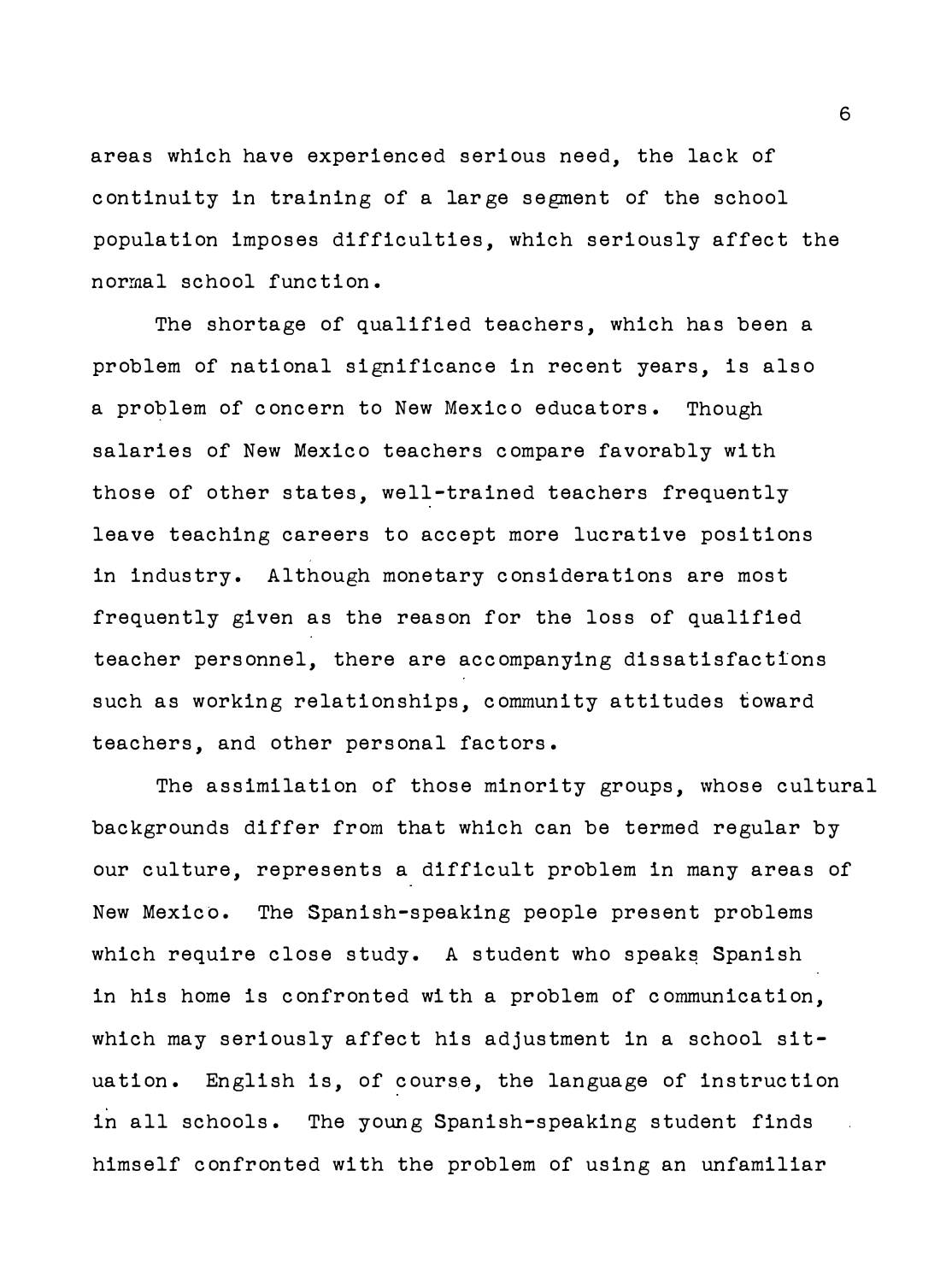language. If the student does not adjust quickly enough, he may experience difficulty throughout the remainder of his school career. Disciplinary problems which arise with Spanish students are often directly or indirectly occasioned by language deficiencies.

Living conditions frequently make it difficult for the young Spanish student to conform. Resentment over real or imagined discrimination results in non-compliance with acceptable patterns of behavior. Cliques frequently form and, unless carefully observed and controlled, may result in unfortunate and chaotic conditions. These groups are easy prey for those who would foment trouble in any phase of democratic life. The "pachuco" difficulty in California and the Southwest is a case in point.

In some areas the Indian population poses equally thorny problems. While many of the Indians have, like many of the Spanish, been assimilated into the main stream of our culture, there are those who cling to tribal customs. The conflicts in adjustment which result from this situation are often difficult to understand. Behavior is observed which indicates the importance of recognizing that our cultures are not conducive to identical reactions to given situations.

The problems of segregation of the colored population is found in certain sections of New Mexico. In most schools this problem is not giving particular cause for alarm.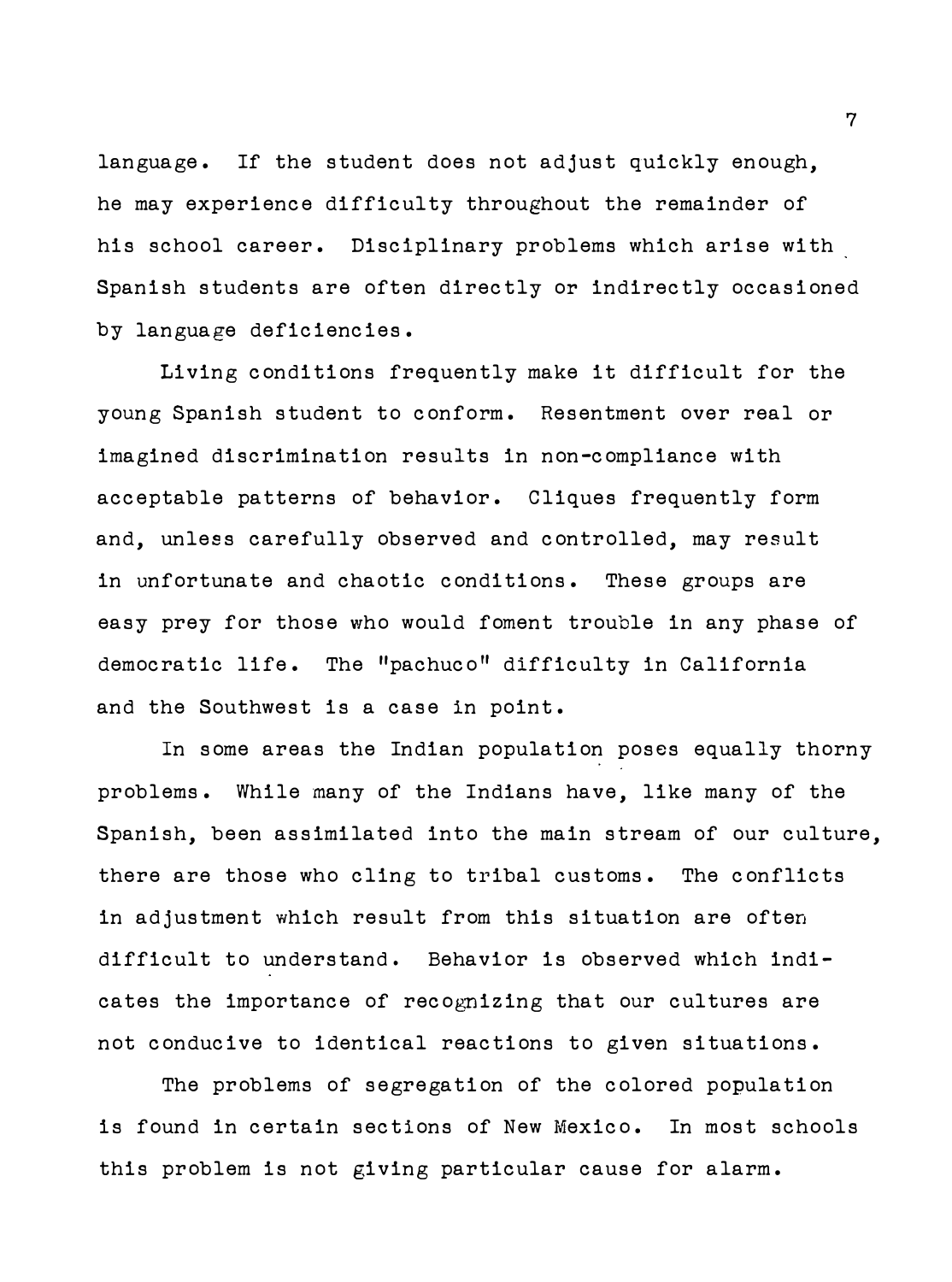Colored students have been participating in athletic events in the state and, in general, a tolerant attitude is held with regard to the acceptance of the colored student in all phases of school life. In areas where there is controversy, it is found that the difficulty is caused by persons, or small groups of persons, who do not respect the opinions and desires of the public.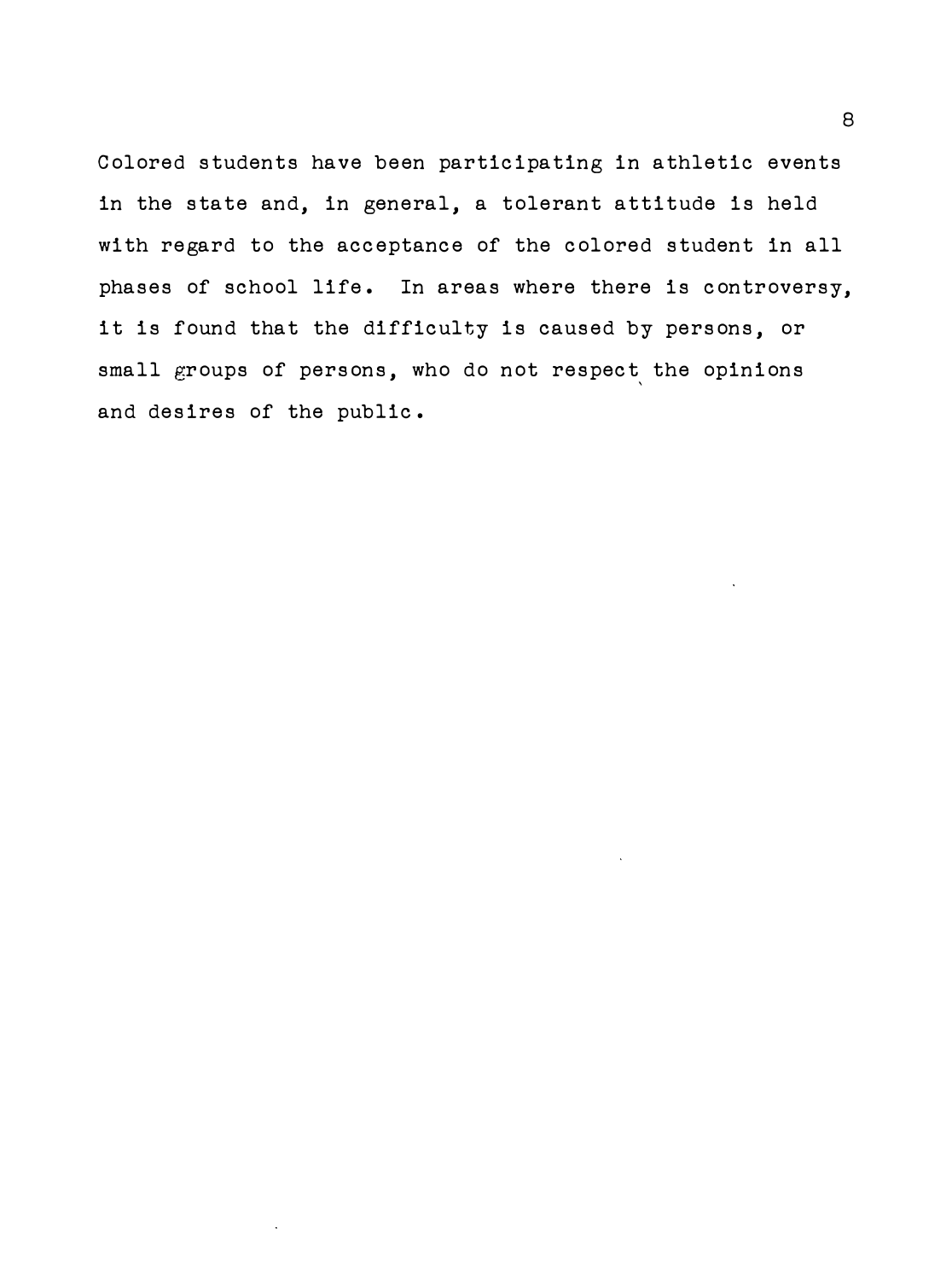#### CHAPTER III

### VALUES OF MUSIC IN EDUCATION

The use of music as a means of self-expression is obvious to all who would even casually consider the matter. It is a means of communication which transcends the barriers of language and speaks directly without the devices of communication which prove so formidable in the expression of ideas by other means. Yet, in a larger sense, the creative expression of one's being is suppressed by a number of significant factors.

One of these factors is an evaluation of the results of creative self-expression by inappropriate standards. A child's creative expression in music can be permanently halted or seriously hampered by criticism based on adult standards. While there are examples of the creativity of children which may be termed excellent by adult standards, it is noteworthy that the art of these prodigies requires the attainment of physical, emotional, and intellectual maturity, in order to elevate it to the level of the masterwork.

A similar situation which helps to stifle selfexpression, especially on the part of the composer, is the judgement of such efforts on the basis of the achievement of those of other eras, nationalities, and cultures. The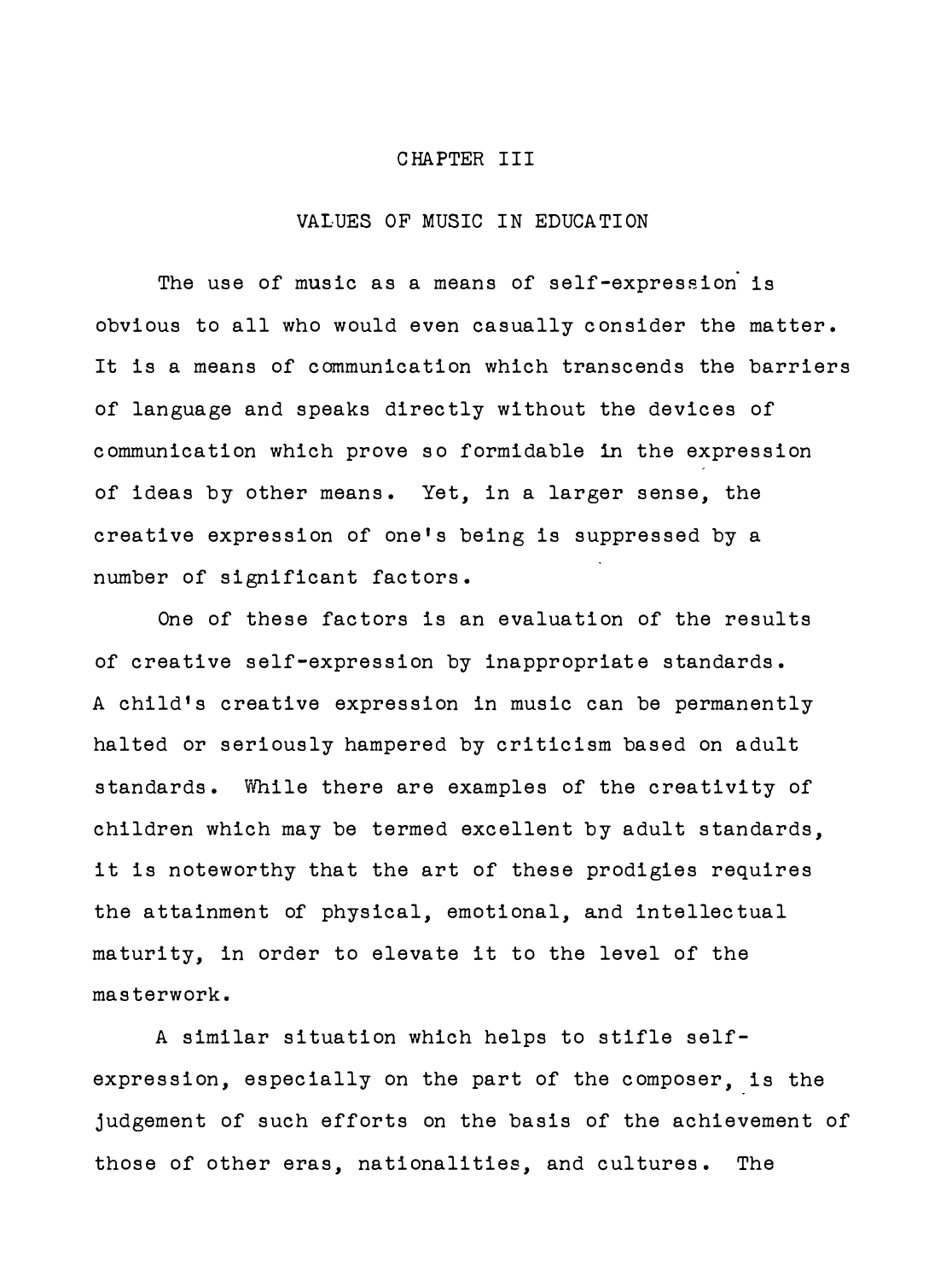desire for acceptance may cause the musician to divert his energies, from the pursuit of those considerations which will express himself and his environment, to a redundant and out-moded style. This often results in a situation referred. to by a British critic speaking of modern American music. "It seems that the present crop of young Americans have amazing technical development and that they could do almost anything with their material--if they had  $_{\tt any\ material}$ ." $^1$  Frank Lloyd Wright, the brilliant contemporary architect, whose creative expression in architecture has been the basis of his fame, expresses a similar criticism in the following statement.

I feel sorry for these ultra-modern composers because their music comes all from the brain and not from the heart. They have learned technique but not the main principle. Just as so many modern builders master technique--never the underlying principle.<sup>2</sup>

George Frederick McKay indicated the dilemma of the modern American composer by pointing out that:

We have been in a position of having to assimilate a much greater variety of cultures. The unities of our culture have become evident much more slowly. . .

The lure of the mature and vitally grounded art, represented by the Toscaninis, Schoenbergs, Hindemiths, and Bartoks, is irresistable to those not sufficiently

 $^{1}$ George F. McKay, "Toward Cultural Definition," Journal of Research in Music Education, Vol. III, No. 2.  $\overline{p}$ . 93.

<sup>2</sup>Richard Williams, "Music and Frank Lloyd Wright," House Beautiful, (November, 1955), p. 306.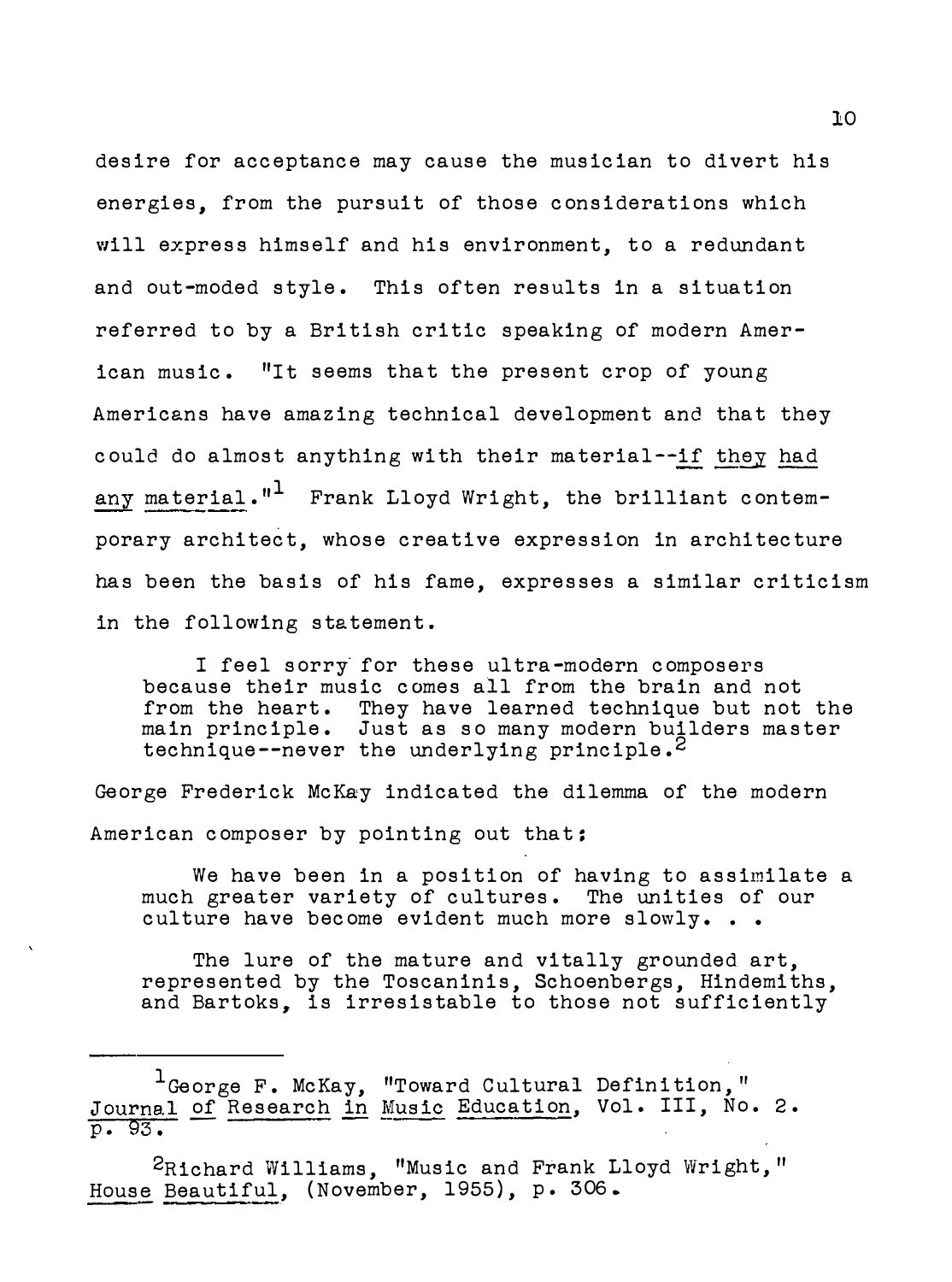clear-minded to see that we must also make our own real beginnings on our own terms, however humble, and that the adoption of various "prestige" styles, no matter how "distinguished" the artist feels temporarily, fails<br>in the long nun te preduce a living ant <sup>5</sup> in the long run to produce a living  $art.^{\circ}$ 

This is related to the educational problem by the paucity of materials of high musical worth which reflects into the culture and life patterns of the individual student. The student who asks whether there are any really great American composers refers to this lamentable situation in a very subtle manner. Thus, the problem of acceptance is seen to be significant in the matter of self-expression. The student, on the one hand, becoming concerned that his expression may not be acceptable by adult standards, and the composer seeking refuge in making copies of museum pieces, rather than striving for true self-expression, are faced with the same basic problem, which is as stifling for one as it is for the other. These factors indicate the importance of the encouragement of creative self-expression in a school music program.

In our present world situation with its rapid technological advances and the resultant pressure upon the educational institutions to provide persons with highly developed knowledge and skills in the scientific and technical fields, it is necessary that expression be made of the values to be realized from the inclusion of music in the education of

 $3$ McKay,  $_{\text{OP}}$ . cit.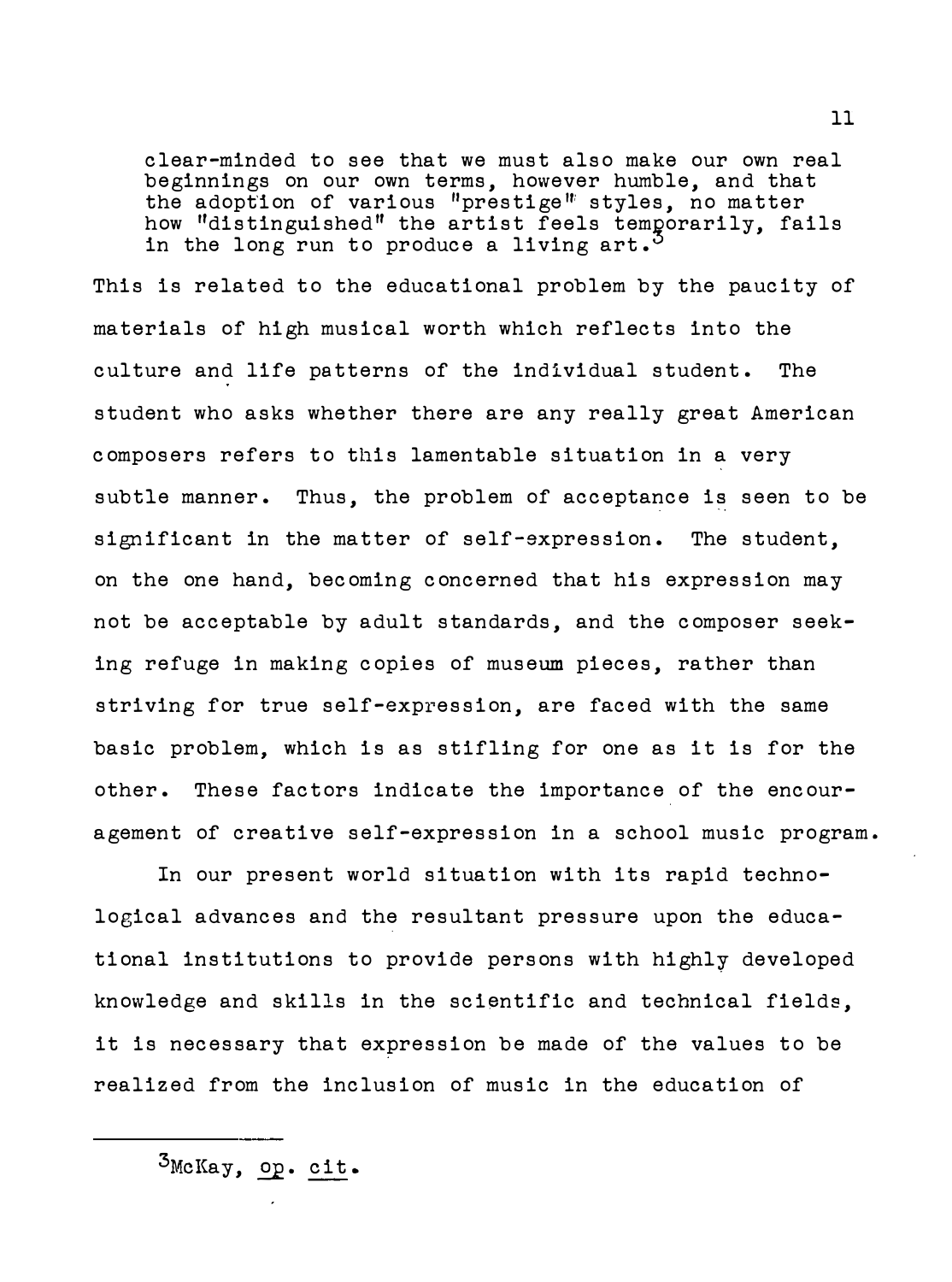youth. It is hardly enough to indicate that music has been an integral part in the communal life of man from his earliest development. Rather, the position of music in the curriculum must be justified on the basis of its potential worth in meeting the needs and aspirations of man in presentday society. The following have been listed as factors in the readiness of an individual to adjust to life situations: (a) relaxation techniques, (b) recreational activities, (c) friends, (d) insight, (e) maturity, (f) integrative activities. $4$  The contributions of music in the achievement of these criteria for adjustment readiness are clear.

Moral and spiritual values in music education are referred to by those who would justify and define the values of music in education. Karl Gehrkens expresses his views in this way :

Music is on the one hand intended to give human beings pleasure and diversion of an innocent kind, thus lightening the burden of every-day life; but it is also expected to heighten and deepen man's spiritual life by stimulating him to experience and enjoy esthetic thrills, to have occasional high moments during which he ascends to the very mountain top.<sup>5</sup>

Dr. Alexander Stoddard, formerly Superintendent of Schools in Los Angeles, has similar thoughts when he points out that

4Francis P. Robinson, Principles and Procedures in Student Counseling, (New York: Harper and Brothers, 1950), p. 244.

5Karl W. Gehrkens, "Five Decades of Music Education", Education, Vol. LXXVI, No. 7, p. 405.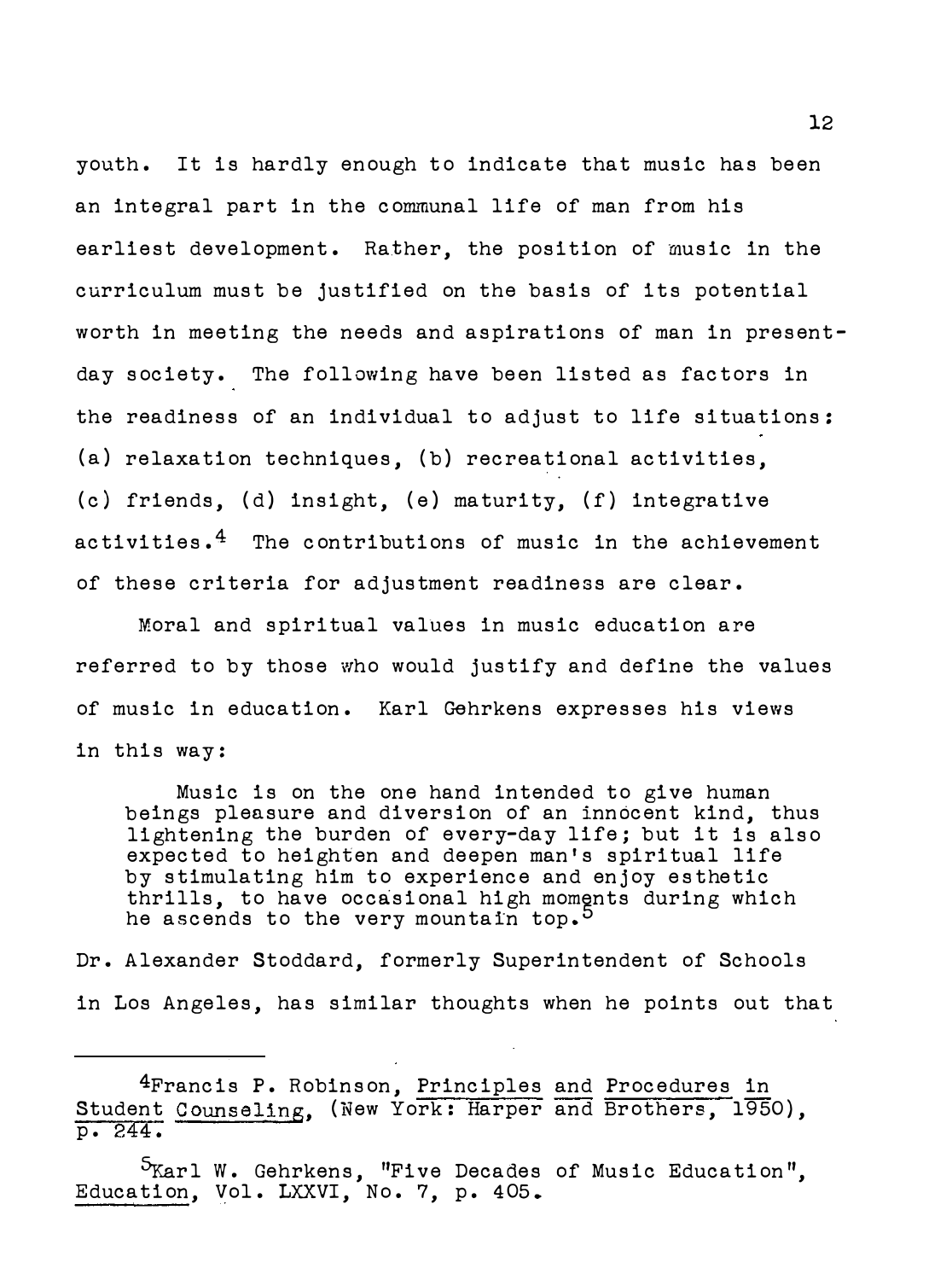"it is as important for a young mind to 'feel' wonderful values as it is for it to 'know' useful techniques." $\overline{^{16}}$ Will Earhart, while speaking to a meeting of the Music Teachers National Association in 1919, expressed similar concepts:

The value of music is the value which is in all artand it is a priceless value. It promises to bring to the world moods, broad states of feeling that are aspiring, lofty, pure, untroubled, unselfish; to develop the powers of the individual so that he will react rightly to the call of far voiges that are beyond and above the little world of man.

That music education contributes to the development of desirable citizenship traits is indicated by Benjamin C. Willis, General Superintendent of Schools, Chicago, Illinois. He: indicates the following guiding principles, on which music educators and administrators can build a music program which will contribute to the development of desirable citizenship traits.

1. Music offers an opportunity for self-expression through a group activity.

- 2. Music offers an opportunity to develop moral and spiritual values and to satisfy aesthetic needs.
- 3. Music provides a medium through which boys and girls can make direct contributions to their community during their school days, and thus acquire a consciousness of the responsibility of the individual to the community.

 $6$ McKay, op. cit., p. 99.

 $7$  Gehrkens, op. cit., p. 406.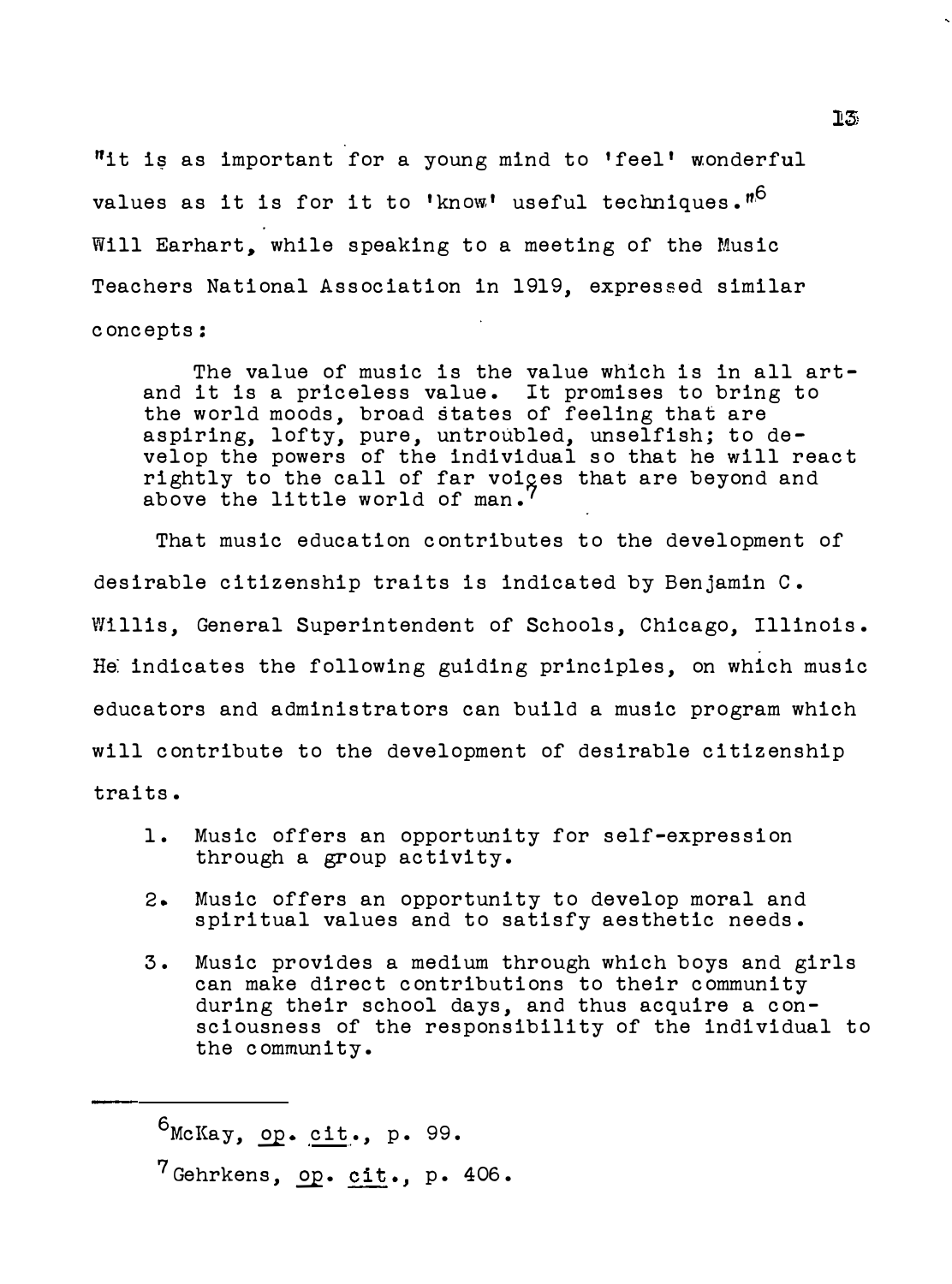- 4. Music offers a medium for understanding other people, their culture, and their problems.
- 5. Through music the student is-led to a realization that the arts, of which music is one, have been of<br>indisputable importance throughout all history.<sup>8</sup>

 $^8$ Benjamin C. Willis, "The Stake of Music in Education", Music in American Education (Chicago: Music Educators National conference, 1955), p. 3.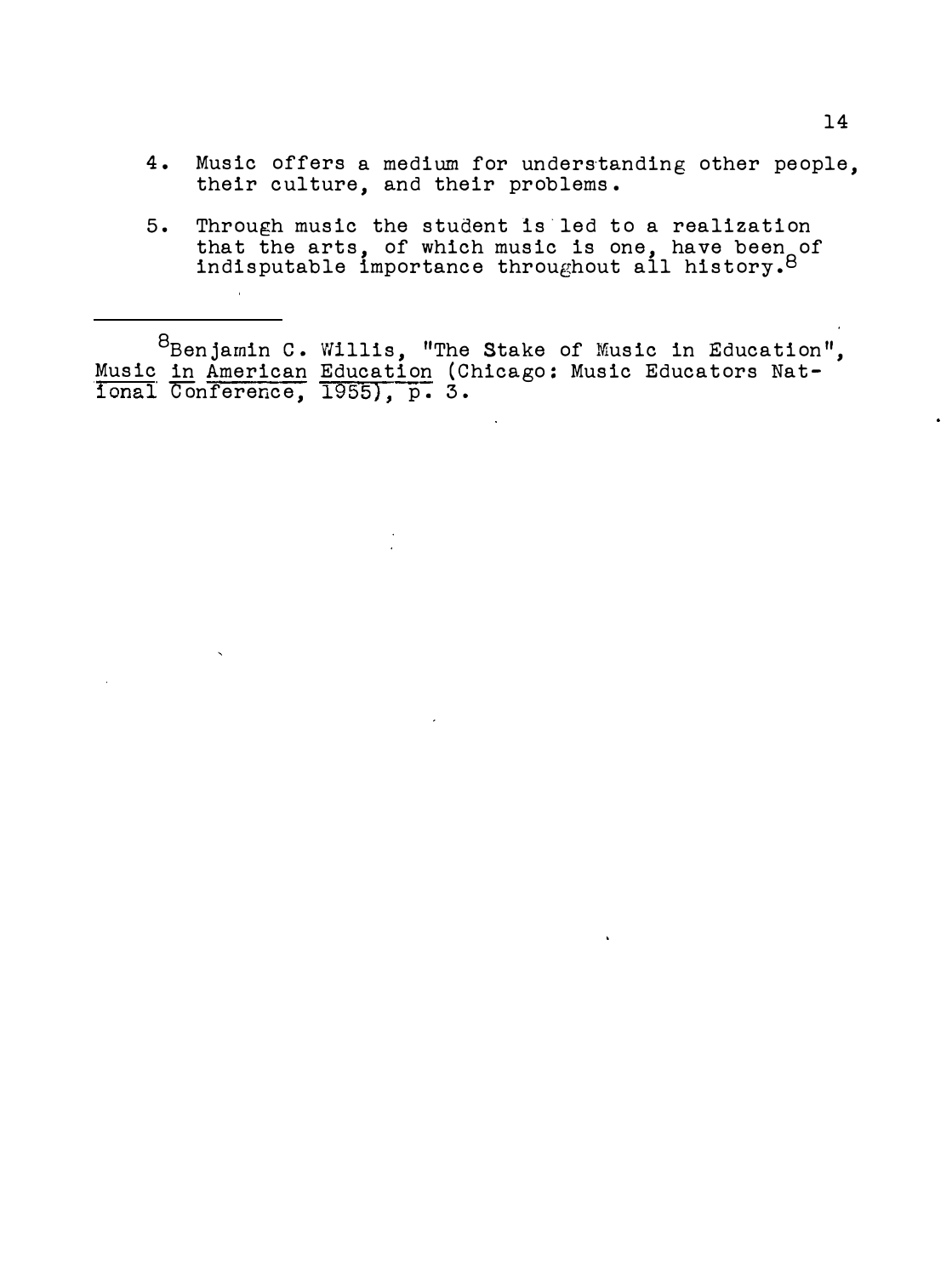#### CHAPTER IV

### MUSIC IN THE ELEMENTARY SCHOOL

Music, if it is to be effective, must become an integral part of the training of each student. It must become a part of school and community life to an extent which is not ,commonly found today. It must, indeed, become a part of the total personality and being of all students. One can not assume that music should be expected to play an equal part in the lives of everyone. It is important, however, that opportunity exists· for participation in music as a part of the life of each individual, according to his aptitudes and needs. Individual differences of aptitude, interest, racial and cultural background, and environment, will require that the approaches to music-awareness be varied in many ways.

The universal quality of music places the teacher, especially those entrusted with teaching in the elementary grades, in a unique position. The awareness of the magnitude of the music field, required for the comprehension of the over-all problem, may immediately arouse feelings of inadequacy on the part of the classroom teacher. However, the breadth of the field presents its own answer to the problem. It is a rare individual, who has not experienced music sufficiently to share his experiences with children.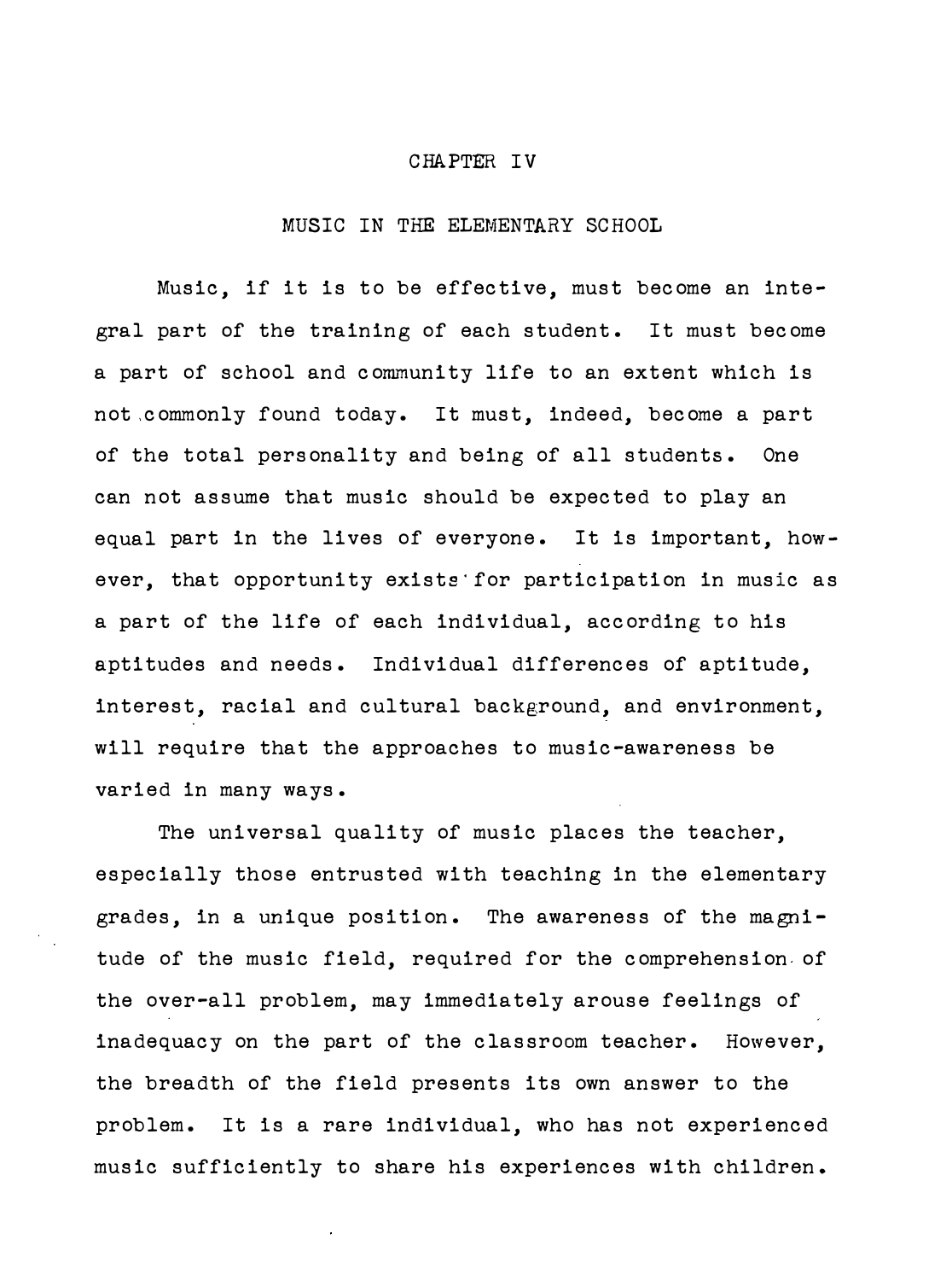This premise holds the key to the fulfillment of the goals which music education must achieve to be successful.

It would be unsound to indicate a precise method for the achievement of the implied goals or to seek to limit the vastness of the opportunities which exist for the inclusion of music in the growth patterns of young people. This does not necessarily deny the validity of organization in the school music program. Indeed, courses of study, resource units, and other techniques are of great value to those who would use them properly. It is rather desired to emphasize the limitless opportunity which is presented in .I music to reach the very soul of man. As in all the truly great areas of man's achievement, progress is not limited by those material factors which he encounters, but only by his vision of his goal.

There is wide divergence in the methods used to make music a part of the lives of school children. Some of this diversity may be justified in terms of the democratic nature of our society and its respect for the right of individuals and groups to work out their problems according to an orderly process of self-determination. On the other hand, it must be recognized that in many instances there is a serious divergence between that which is the avowed goal and the direction which is pursued in actual practice. It is popular to verbally ascribe to the concept of "music for every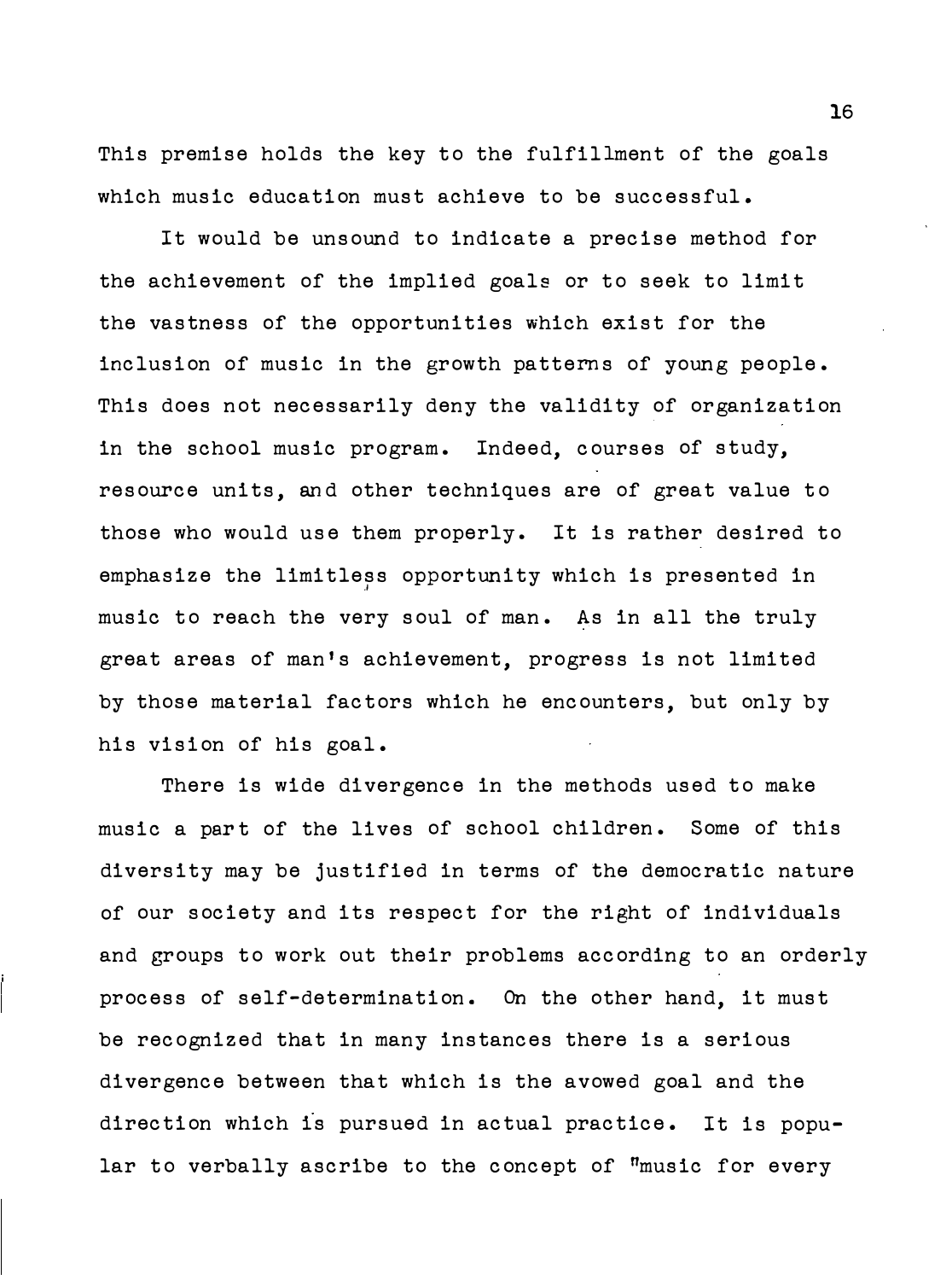child.11 Yet, there is an inconsistency in many school programs which provide only specialized training in music for the "select" few and provide little, if any, opportunity for those students who have not found their way into either the chorus, band, or orchestra.

There are a number of reasons, more or less valid, given for a failure to provide musical opportunity for all students. In New Mexico, one finds that, in the preparation of elementary teachers, only a three hour course is required in either music or.art. This meager experience in the arts illustrates the need for much critical evaluation by the State Department of Education, but does not indicate lack of ability of these teachers to perform a useful function in music education. Dr. Paul Van Bodegraven, Head of the Department of Music Education, New York University, recently expressed the observation that many classroom teachers are better qualified to teach music to children, than many of those who are being graduated by the music departments of ' the colleges.<sup>1</sup> As teaching identifies itself in increasing measure with those qualities which identify it as a profession, it may be expected that elementary teachers will steadily improve in their ability to teach children to enjoy and participate in musical experiences. Dr. Van Bodegraven

 $\perp$ Paul Van Bodegraven, of New York University, in a lecture, Portales, New Mexico, June 15, 1956.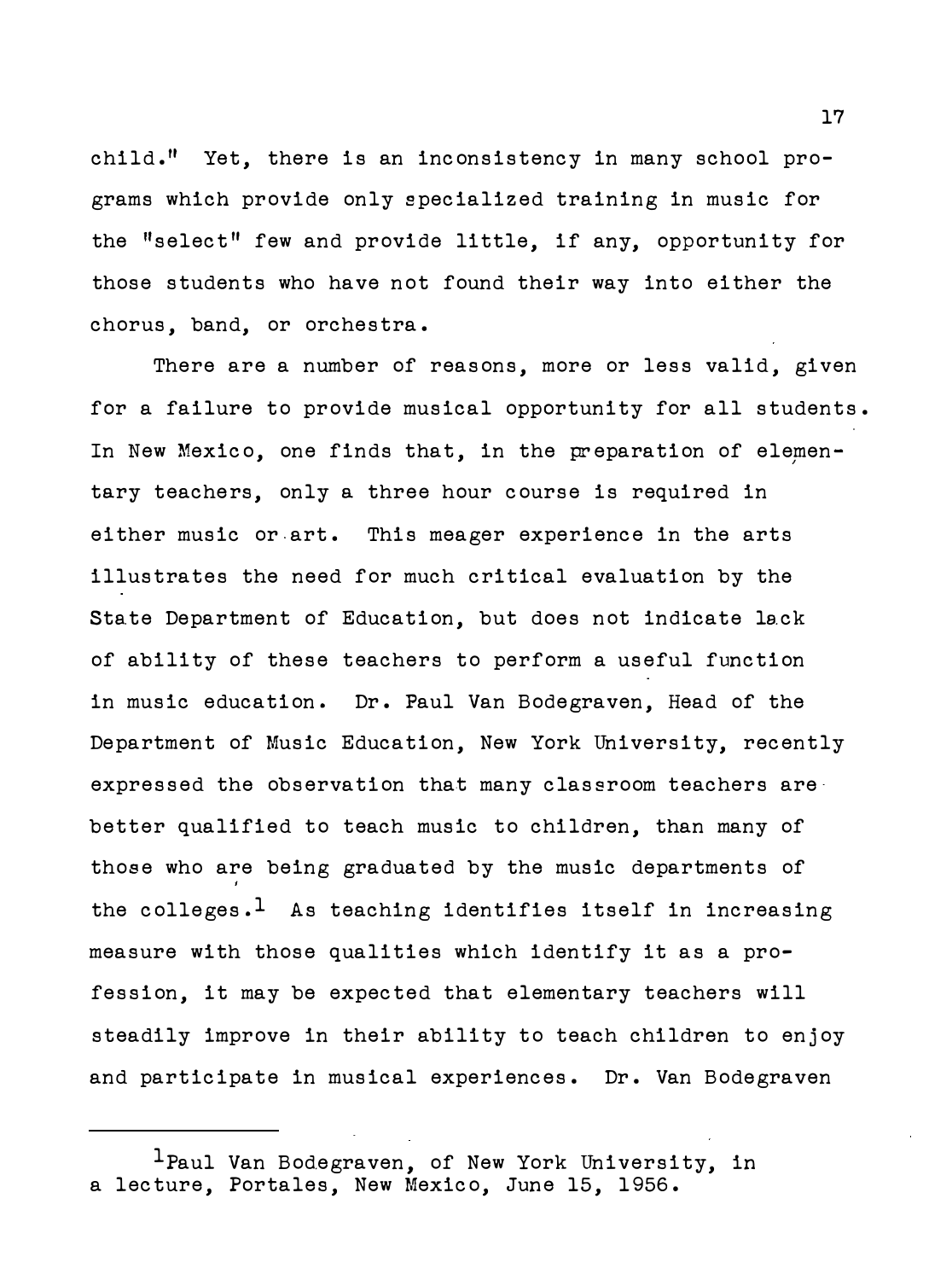further pointed out that the self-contained classroom is not a condition to be accepted or rejected. It is a reality which must be accepted.<sup>2</sup> This reality is thrust upon the music educator and the astute administrator alike, by the shortage of trained music personnel and the limited funds available in all but the wealthy school districts.

Even with a sufficient number of trained music specialists and with sufficient funds available to pay them, the music specialist may be confronted by other factors which result in inefficiency and waste of teacher effort. The correlation of music with other subject matter is made difficult when music specialists teach in the lower grades and the integralization of elementary education is rendered practically impossible. James L. Mursell has indicated another significant consideration. He indicates the futility of expecting a group of students, particularly those in the lower grades, to become motivated sufficiently to become inspired by musical experiences at the same time each day.<sup>3</sup> It is recognized that in the interest of orderly arrangement of time schedules, regularity of scheduling is necessary when music is entrusted to the specialist. To those who

# 2Ibid.

3 James L. Mursell, of Columbia University, in a lecture, Urbana, Illinois, February, 1953.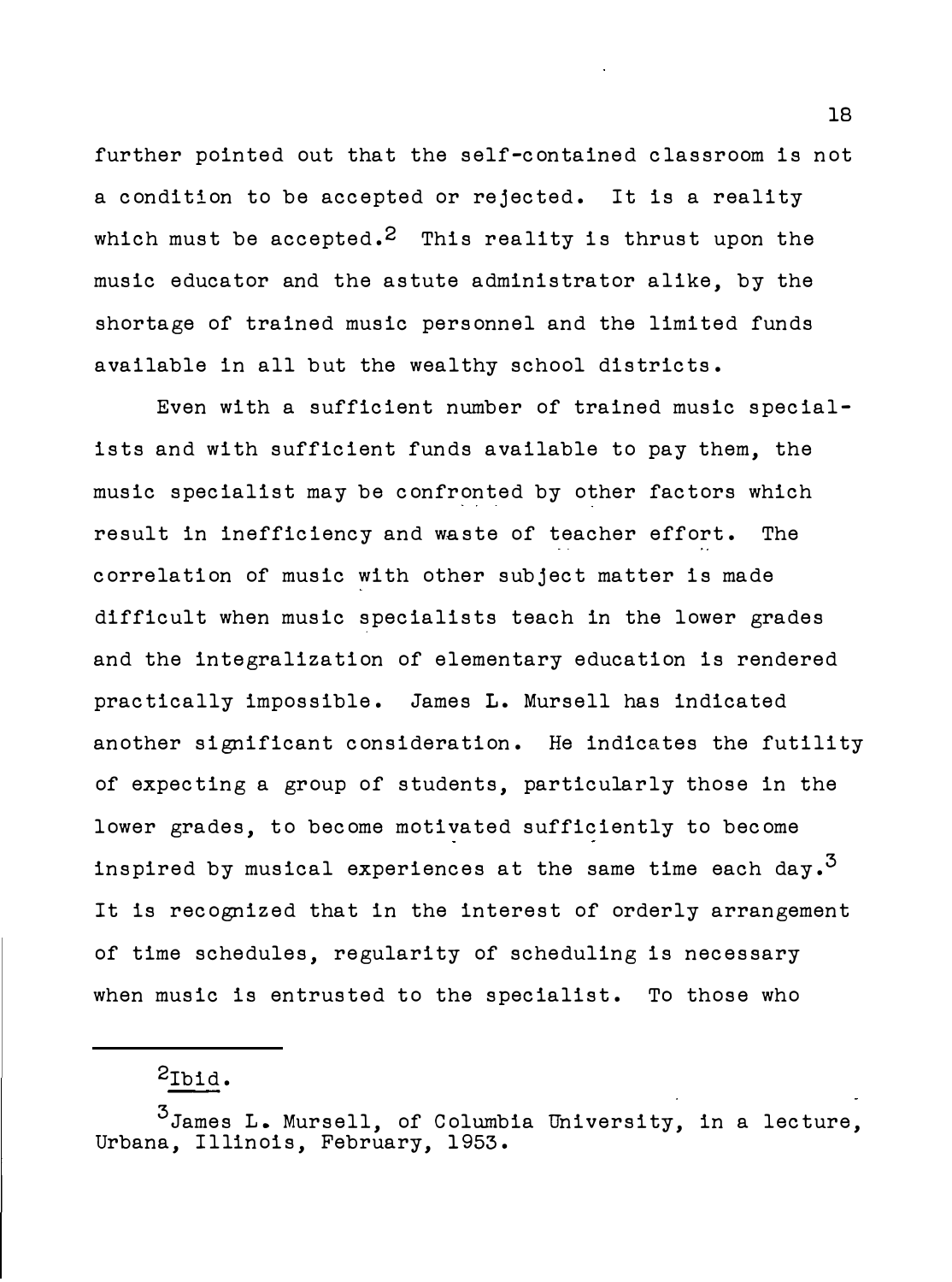ob ject on the grounds that a specialist is required to handle the subject matter, one need only to point out that, while the supervision of instruction requires a high order of training and organizational ability, the actual teaching of the material imposes no greater burden than the teaching of reading, arithmetic, or any one of the various other activities which make up the school day.

Many elementary teachers have been amazed to discover the satisfactions which have accrued from the teaching of their own music. Some reject the idea of returning to a situation which would again bring an "outsider" into the classroom and interrupt the orderly function of the group. It is recognized that this unity can only serve its purpose in the early years of a child's school experiences. By the fourth grade, the child has need of the attention of a specialized training not frequently found in those, whose preparation is broad enough to serve their needs in the other fields of his endeavor. In some school systems, due to administrative considerations and other valid reasons, the specialist in music may not be available until the fifth grade is reached. In such instances, the fourth grade teacher should be expected to carry on in the same manner as the teachers in the first three grades.

The foregoing comments have given no indication of the assistance which may be given to the elementary teacher by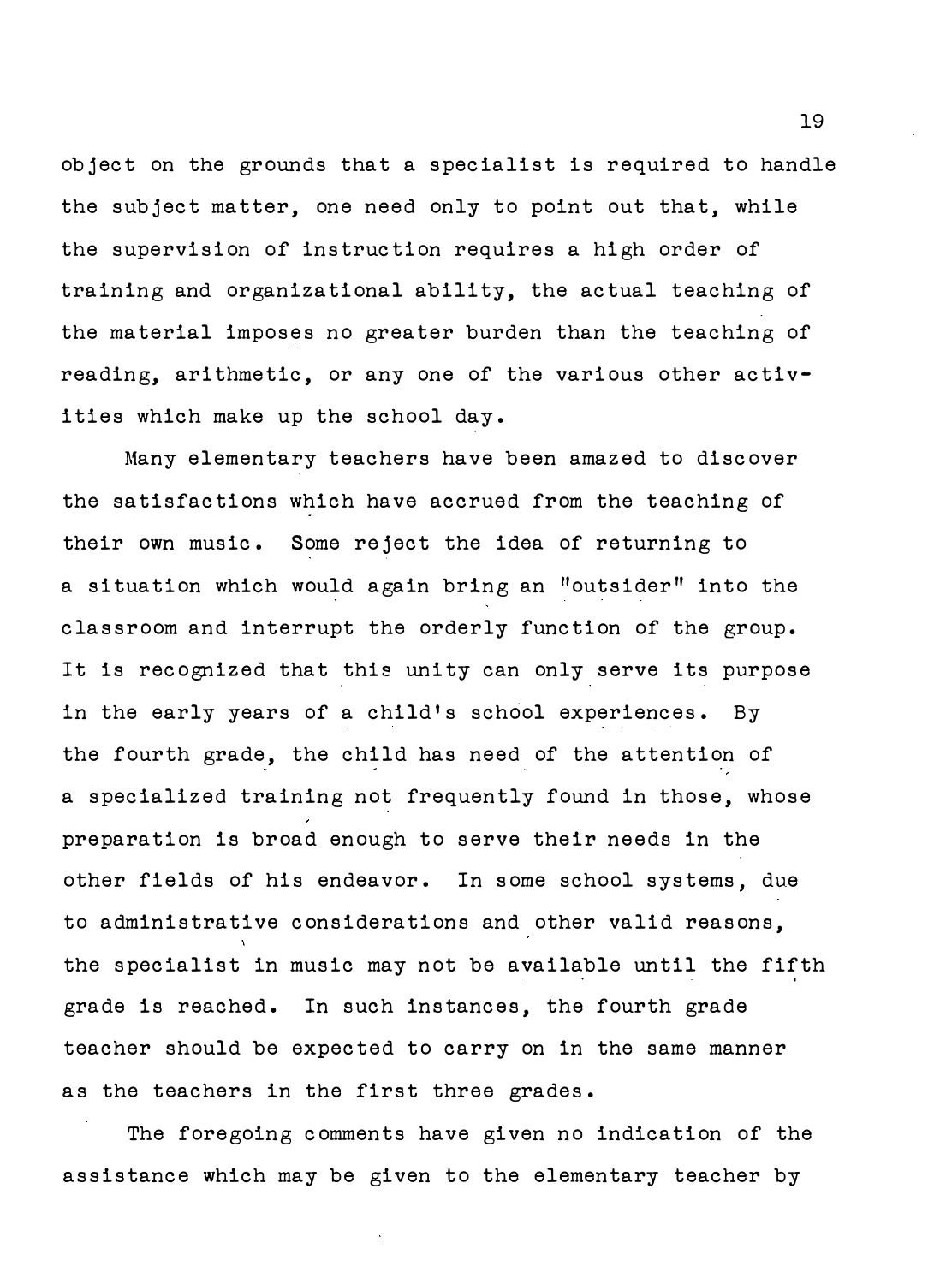various agencies to improve the quality of achievement. The program of "in-service training," which must encourage the classroom teacher to broaden the scope of his musical knowledge, must be an integral part of the music program. Activities which may be included in this program include:

- 1. Workshops held for one or two-week periods at the beginning or end of the school year.
- 2. Summer orientation workshops.
- 3. Study groups.
- 4. Extension courses.
- 5. Week-end workshops on college campuses.
- 6. Demonstrations at state and district professional meetings.
- 7. Intervisitations. (Strongly recommended.)
- 8. Visitation of music education consultants from various publishers of basic music series.
- 9. Development of the ability of classroom teachers<br>to use the piano as a basic tool of music.<sup>4</sup> to use the piano as a basic tool of music.

The specific help given to the teacher should seek to supplement the skills which have already been attained and add those skills which will improve the instruction of the children. Care must be taken to avoid the presentation of specific outlines of material to be followed and thus circumscribe the bounds of the activity. It is most important

<sup>&</sup>lt;sup>4</sup>Charlotte DuBois, "Music for the Elementary Teacher," Music in American Education (Chicago: Music Educators National Conference, 1955), p. 90.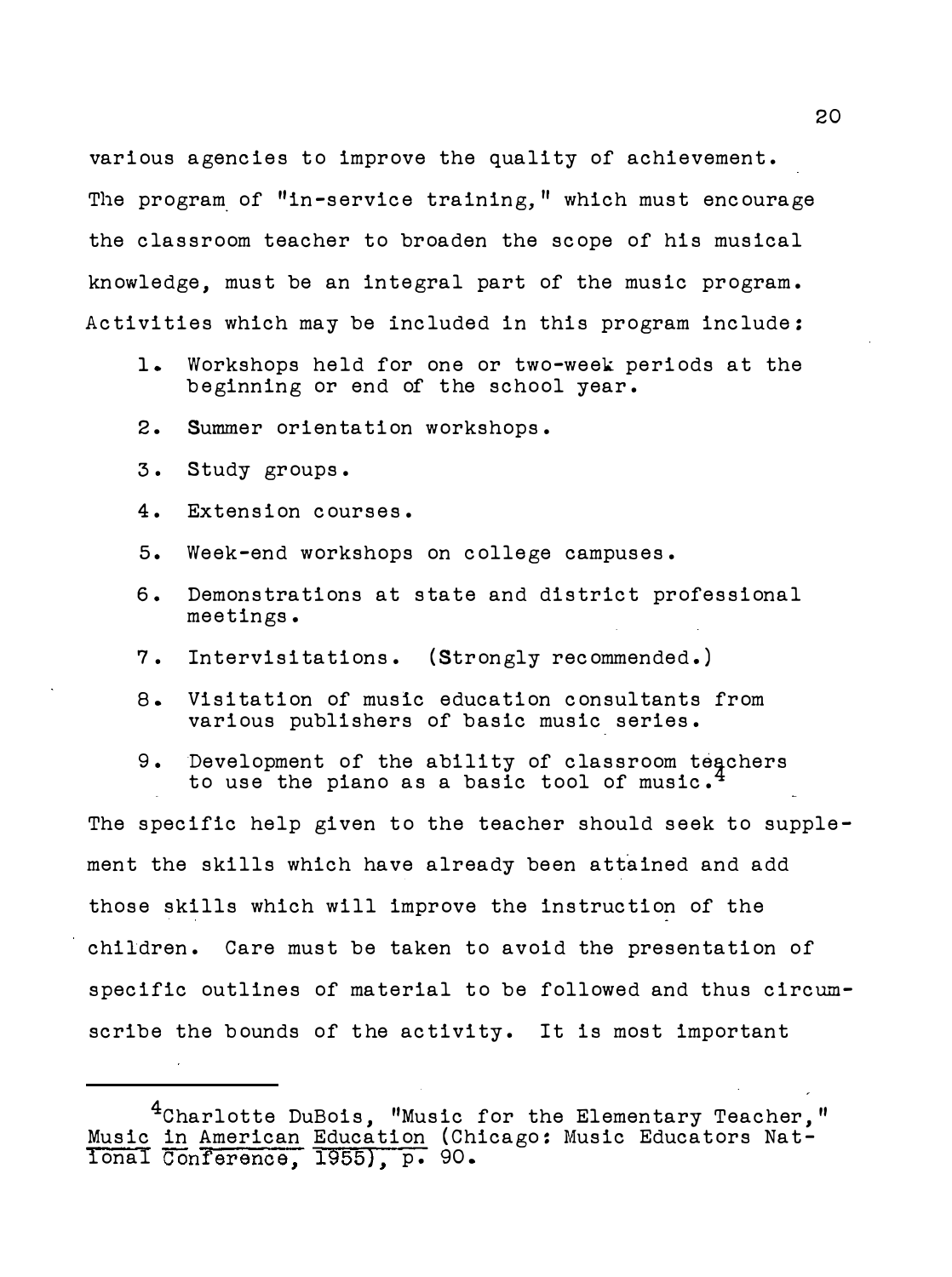that the teacher lead the student from the level of attainment which he has, to that position from which he can pursue his own musical destiny.

For purposes of organization, the music activities of the early grades may be grouped in the following manner: ( 1) singing, (2) playing, (3) rhythmic, (4) listening, (5) creative, (6) correlative. It is again cautioned that this outline should in no way delineate the boundries in the thinking of those who would carry on the function of teaching children by means of musical art. It should rather serve as a reminder of the scope of the activity, and help to prevent unfavorable conditions which exist in all too many schools in New Mexico at the present time. It is noted that elementary music is frequently understood and envisioned only as a program of singing. The pre-eminent position of the singing activity at this level of education is not questioned. It is reaffirmed as a most logical activity of the music period. It is desired to indicate, however, that singing is a part, albeit an important part, of the total activity. The lack of vision on the part of those who administrate is causing serious damage to the musical and educational programs in those areas where such practice is allowed. It is particularly distressing to note that in one school, which prides itself in the excellence of its musical achievement at the high school level, no more than two hundred of the seven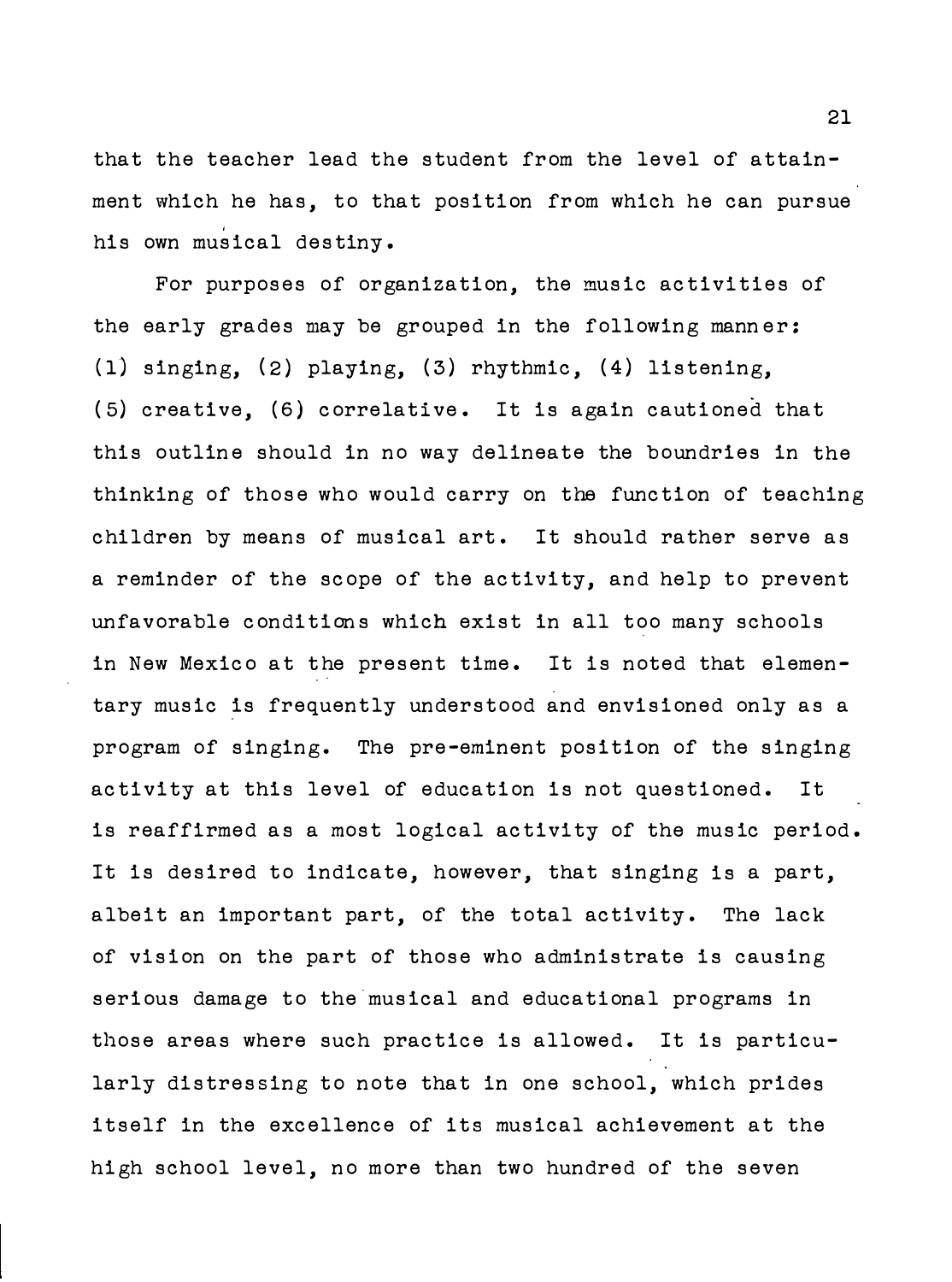hundred fifty s tudents are engaged in any form of music activity. There is no provision for those students, not engaged in the performance media, to develop an interest in music. This "lack of interest" in things musical on the part of many high school students in this school is a result in part, of a program of elementary music education which is failing to make music a part of the life of the student. The goal is not impossible of achievement. This is evidenced by ' the effective music program in an adjacent school. Its effectiveness is judged by greater participation in the band, orches tra, and chorus activities of the school and in the various community and state-wide music activities. This is, in fact, the only school in s outhern New Mexico in which a �ell-balanced and integrated program of music education has been in operation long enough to give an indication of its potential effectiveness. It is reasonable to assume that this program will soon achieve the external manifestations of excellence in the performance media .

The problem facing American music education is the same as that expressed for Germany by Egon Kraus in this statement:

Over and above all the discussions, posing of problems, and attempts at solutions, stands the question, the answer to which is of most fateful significance to music. Will youth in the church and school, in the family and in the youth organizations, again sing and make music or will the musical stream dry up?

C onfronted by this question every argument over the importance of some detailed area of music or over methods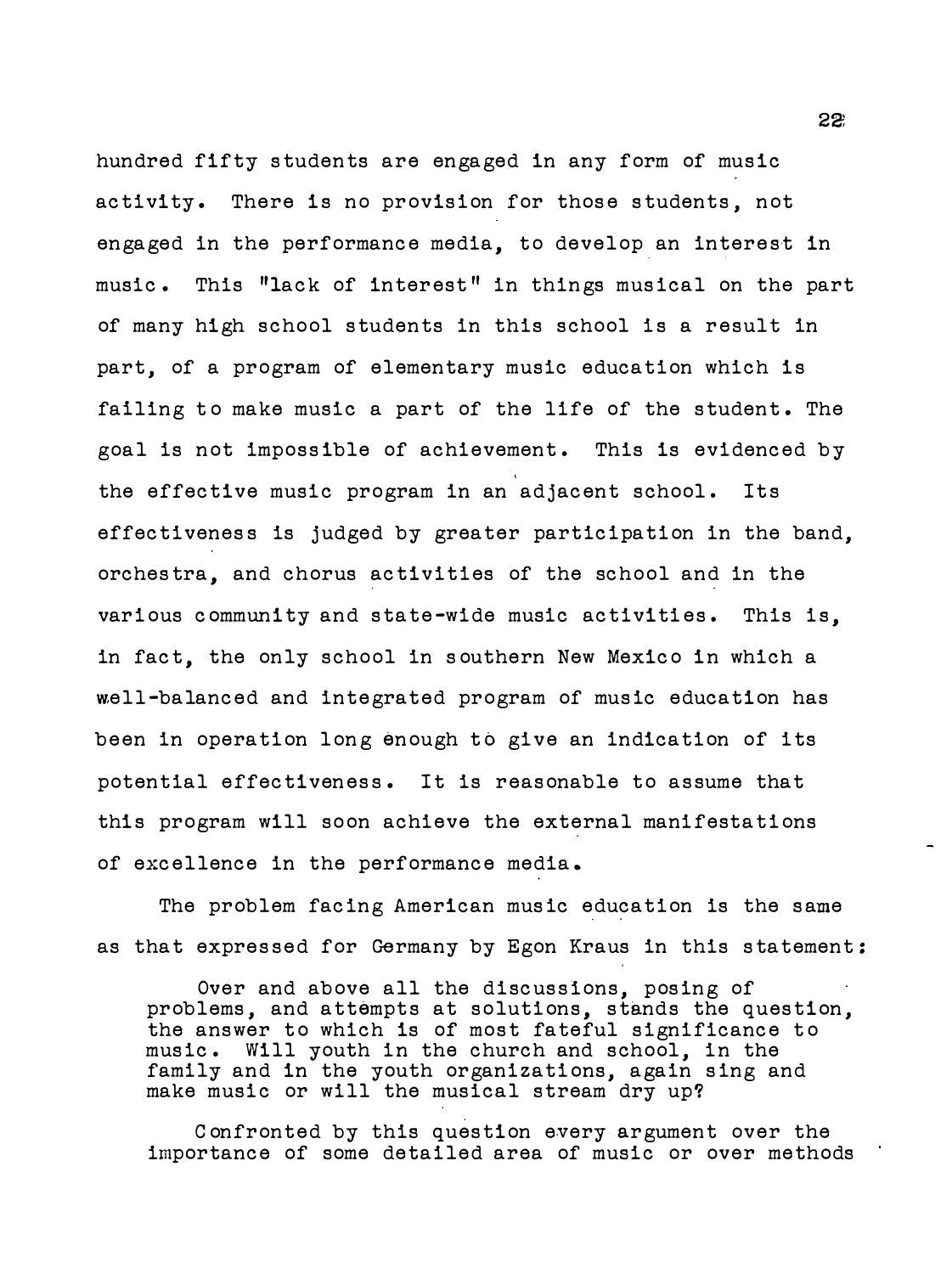must cease. We think of the con tent of music in its totality; the old as well as the new; the spiritual as well as the secular; dance music and housemusic; folk music and art work. Everything that is inherently young and full of joy and energy of life should help us overcome that which has become old and tired in our music and our music making. We want to carry no unnecessary ballast. No historical or systematical teaching concept must hinder us from giving youth only the most worthwhile musical experiences for life.<sup>5</sup>

In a field of human endeavor so fundamental to man, one must look to the methods of presentation when conditions of nonparticipation are observed in large segments of the school population. It would appear that it is time for the casting out of the ballast and that a re-evaluation of aims and procedures is long overdue.

Burmeister indicates in his study of community attitudes in Missouri that, "the results would seem to indicate that the public is either indifferent to the work done in music in the grades or lacking in knowledge of this phase of the music program."<sup>6</sup> In New Mexico, the public can hardly be said to be indifferent to the music program, as evidenced by its acceptance and support of the performing groups at the high school level. It is, therefore, to be assumed that support

<sup>&</sup>lt;sup>5</sup>Egon Kraus, "School Music Education in Germany," Music Educators Journal, (April-May, 1956), p. 25.

 $6$ Clifton A. Burmeister, "A Study of Community Attitudes Toward Music Education in the Public Schools of Selected Communities in Missouri," Journal of Research in Music Education, Vol. III, No. 2.  $(Fall, 1955)$ , p. 90.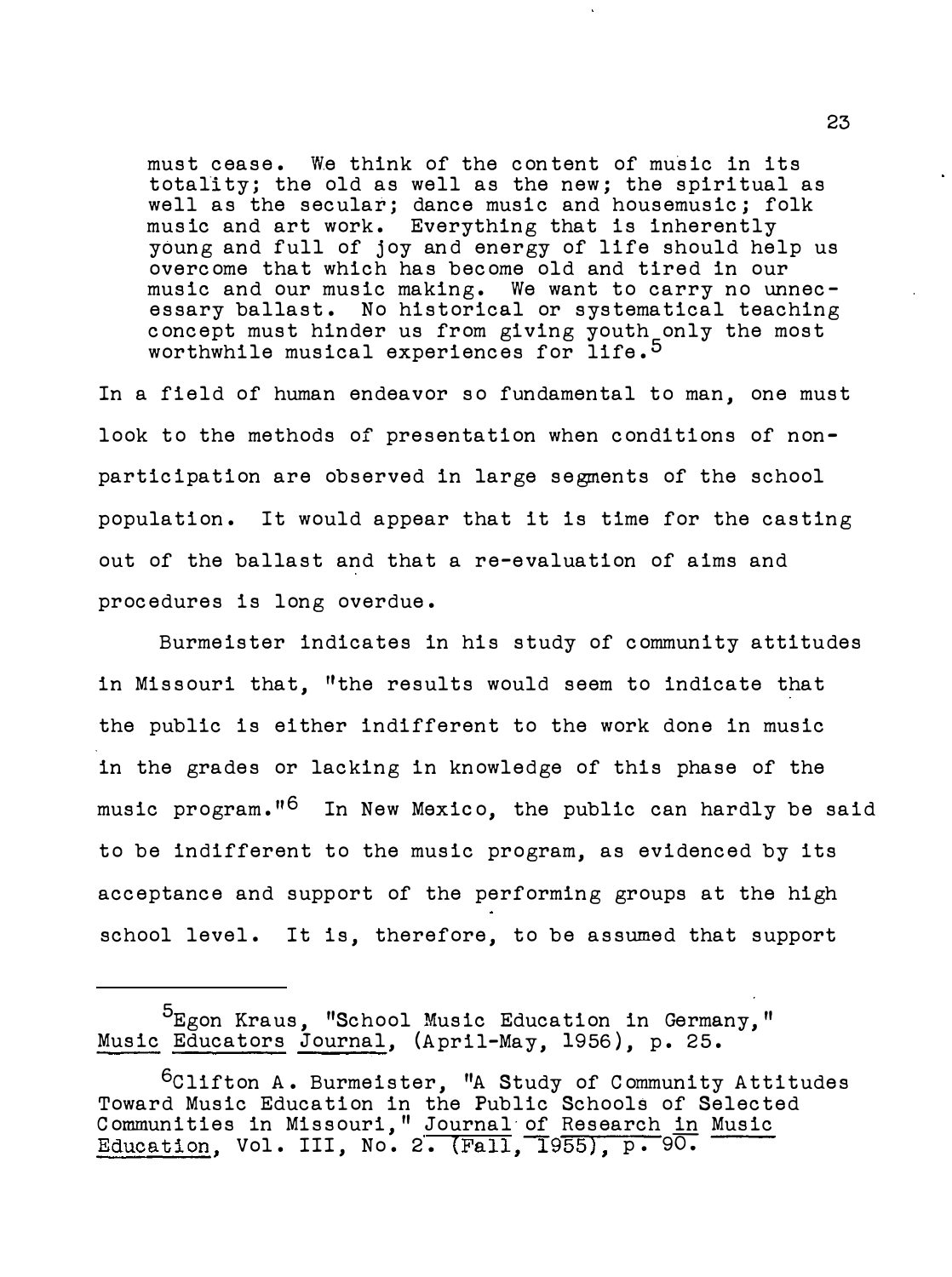for the elementary music program would be automatic when aims and purposes become known. The educator, who does not inform or identify himself with the culture of which he is a part, must soon lose his effectiveness. Educators may be included in this statement attributed to Ralph Vaughn-Williams: "The artist must not shut himself up and think about art, he must live with his fellows and make his art an expression of the whole life of the community. If we seek for art we shall not find it." $7$  This statement does not preclude the possibility or probability that the music educator should make a significant contribution to the lives of his fellows and help to place community life on a higher artistic plane.

The program of music, as here proposed, may be expected to be the object of much criticism by those who have suffered professional stagnation. Those who have used the same teaching methods and procedures throughout the years of their career can be expected to object to any situation which would require them to acquire new techniques. These teachers are frequently on good terms with influential people in the community. Indeed, many have managed by one device or another to gain support from the school administration.

 $7$  George F. McKay, "Toward Cultural Definition," Journal of Research in Music Education, Vol. III, No. 2. P• 98.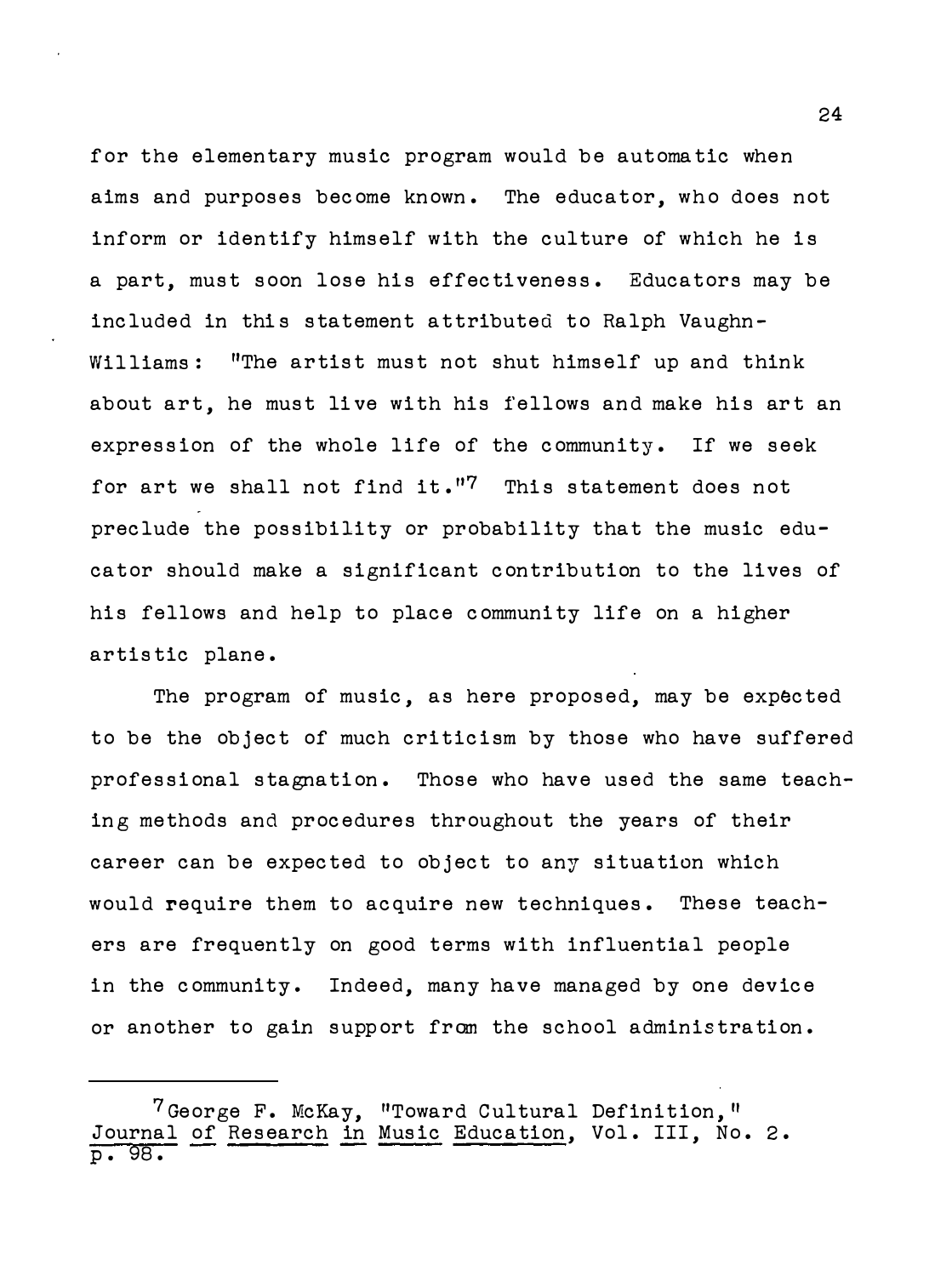These persons are regrettably able, in some instances, to  $"$ sell" an uninformed or insecure administrator a less rewarding, though more attractive, course of action. It is wise, therefore, to proceed cautiously in the fulfillment of objectives. It is essential that the school administration, from the members of the school board to the building principals in all schools involved, be committed to the support of the music program. Otherwise, its success can be seriously hampered or rendered impossible.

The qualifications of the music supervisor must include that quality of salesmanship which wi 11 bring public support and understanding which is essential for success. The ability to get along well with the administrators and classroom teachers is of paramount importance. The public is acutely aware of the personality of school music personnel as evidenced by the result of a recent survey which reports that:

73.4 per cent of the population sampled agreed that their music teacher had a fine personality. There was little disagreement between communities. In the category of things liked about the music teacher, this opinion ranked first in strength of response, and first in frequency of selection as the most important item in that category. Thus, a significant portion of the public placed personality above ability to teach, general qualification, knowledge, musicianship, and disciplinary ability .

<sup>8</sup>Burmeister, op. cit.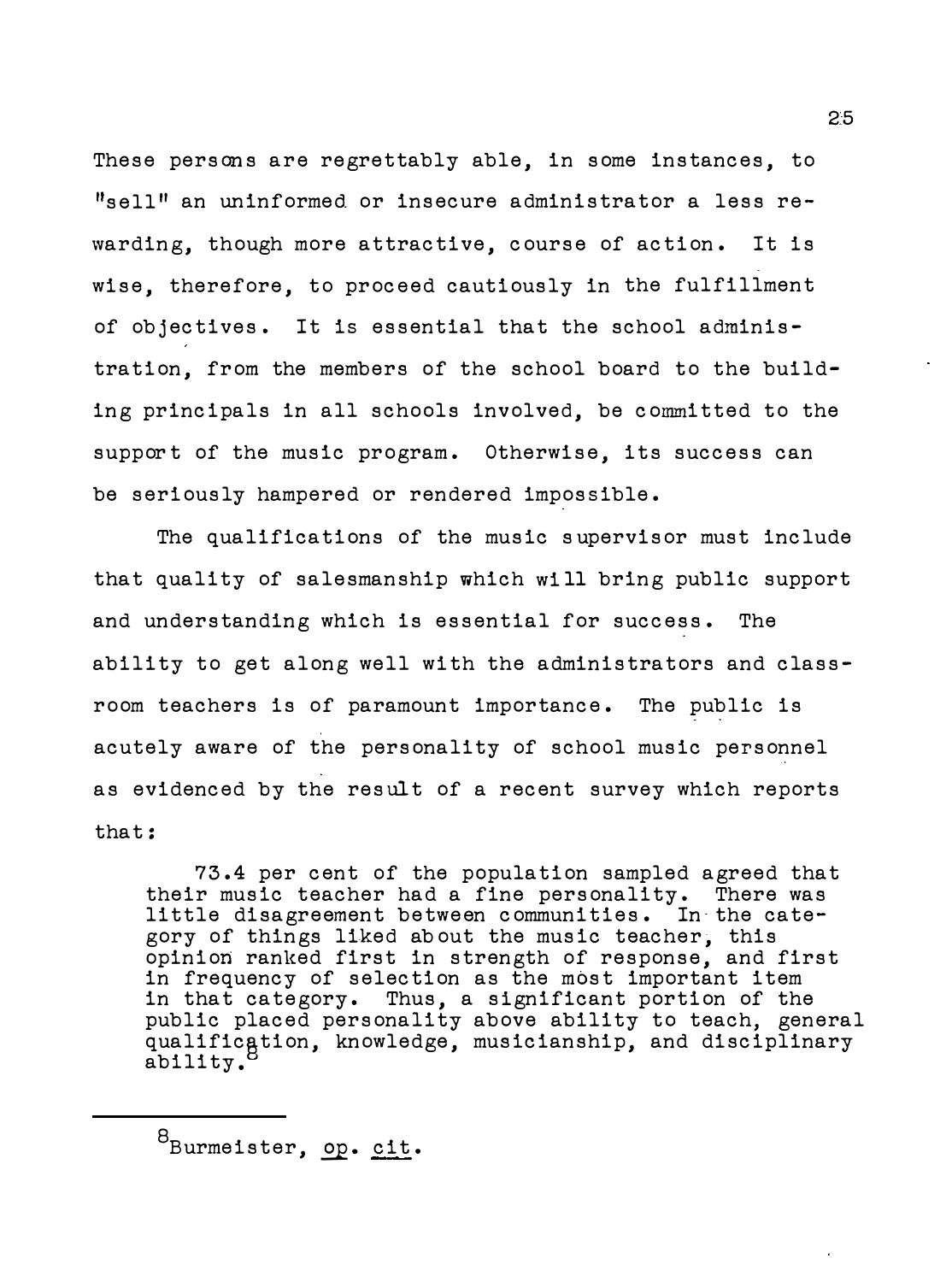It is not the purpose to dwell long on the nature of the personality required to satisfy the requirements of the public. It should be indicated, however, that to be "right" is not always enough to insure acceptance of one's views. The right procedure will not prevail unless it is sold to those who may be identified as the consumer. Of course, certain evidences of professional growth and attainment in the form of degrees from recognized educational institutions, do much to insure that the person selected has the depth of understanding and the material knowledge and skills required to be successful. It is, however, worthy of note that such evidences of approval by educational institutions many times reflect only a recording of courses passed and do not necessarily insure that sound concepts have been attained.

As the child matures and the scope of his experiences widen to include more of the world about him, other agencies of the community may be expected to contribute in significant measure to his musical awareness. The home and the church must be recognized for their efforts in this respect. The musical offerings of the classroom must change to challenge and stimulate the child's increased maturity. This requires the services of one whose specialized training has been in the field of music education. At the fifth grade level, it is considered provident to include the study of the band and. orchestral instruments in the curriculum. It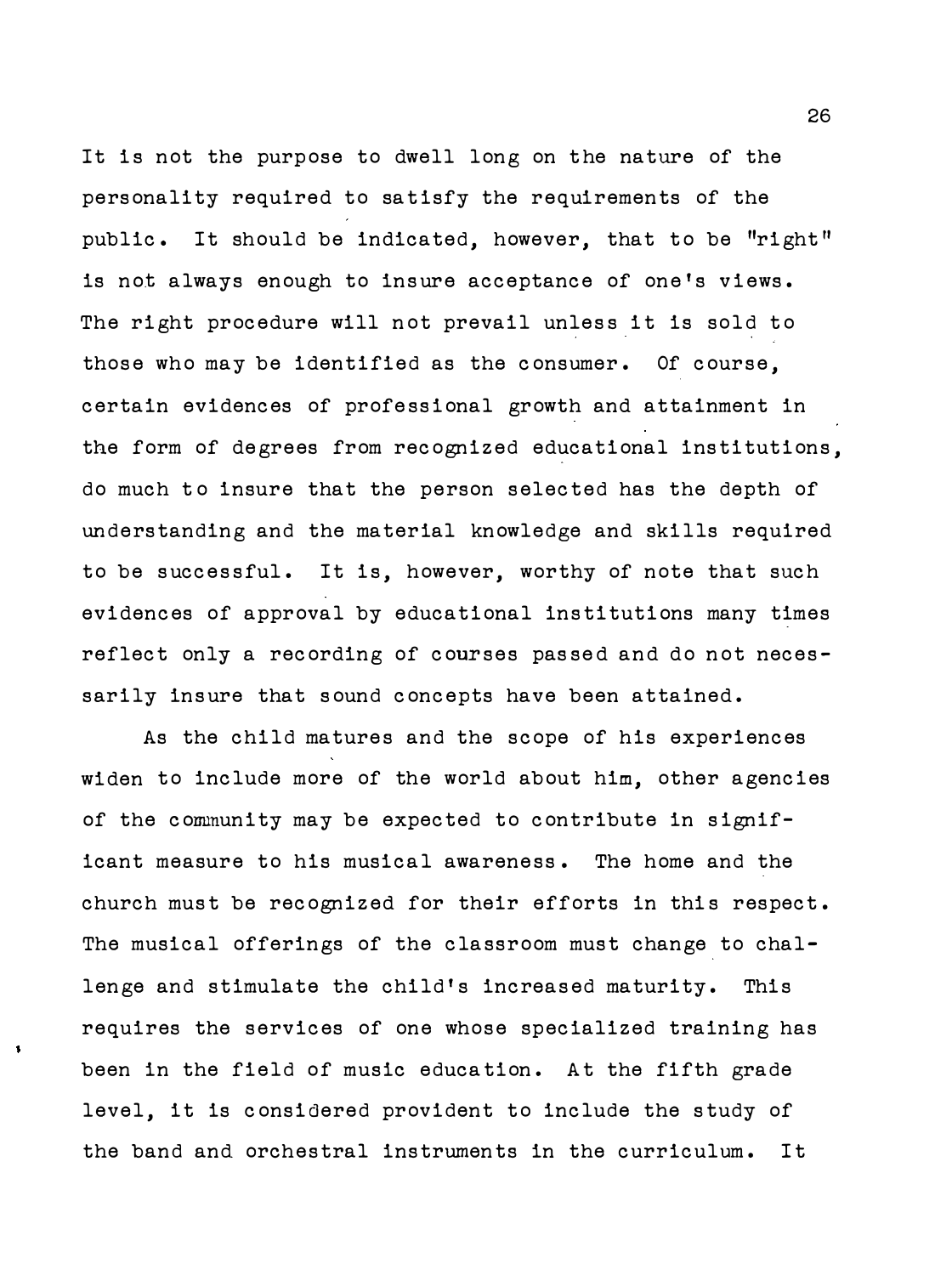may be assumed that, in the well-rounded program, a knowledge of the instruments has resulted· from the classroom experiences of the children.

In many schools this has been accomplished by means of experiences with simple rhythm instruments, auto-harps, recorders, tonettes, and others. These experiences are valuable as means of instrumental expression which are appropriate for children in elementary grades. Children are not usually sufficiently matured in the fifth grade to play the larger instruments such as the tuba, bass viol, and many of the largêr woodwind instruments. It is, therefore, unrealistic to attempt to form well-balanced organizations which are acceptable for public performance at this grade level. There should, however, be much attention given to the attainment of the fundamental knowledge and skills which are recognized as prerequisite to good performance procedure.

Much motivation may be accomplished by the judicious use of public performance. It is recommended that, at this level, these performances be restricted to demonstrations for family and friends. These activities must serve the purpose of the attainment of necessary fundamental skills which are needed by the child for continued success in his venture and not exploit in the manner of the cheap promotional techniques which were used so frequently in the past.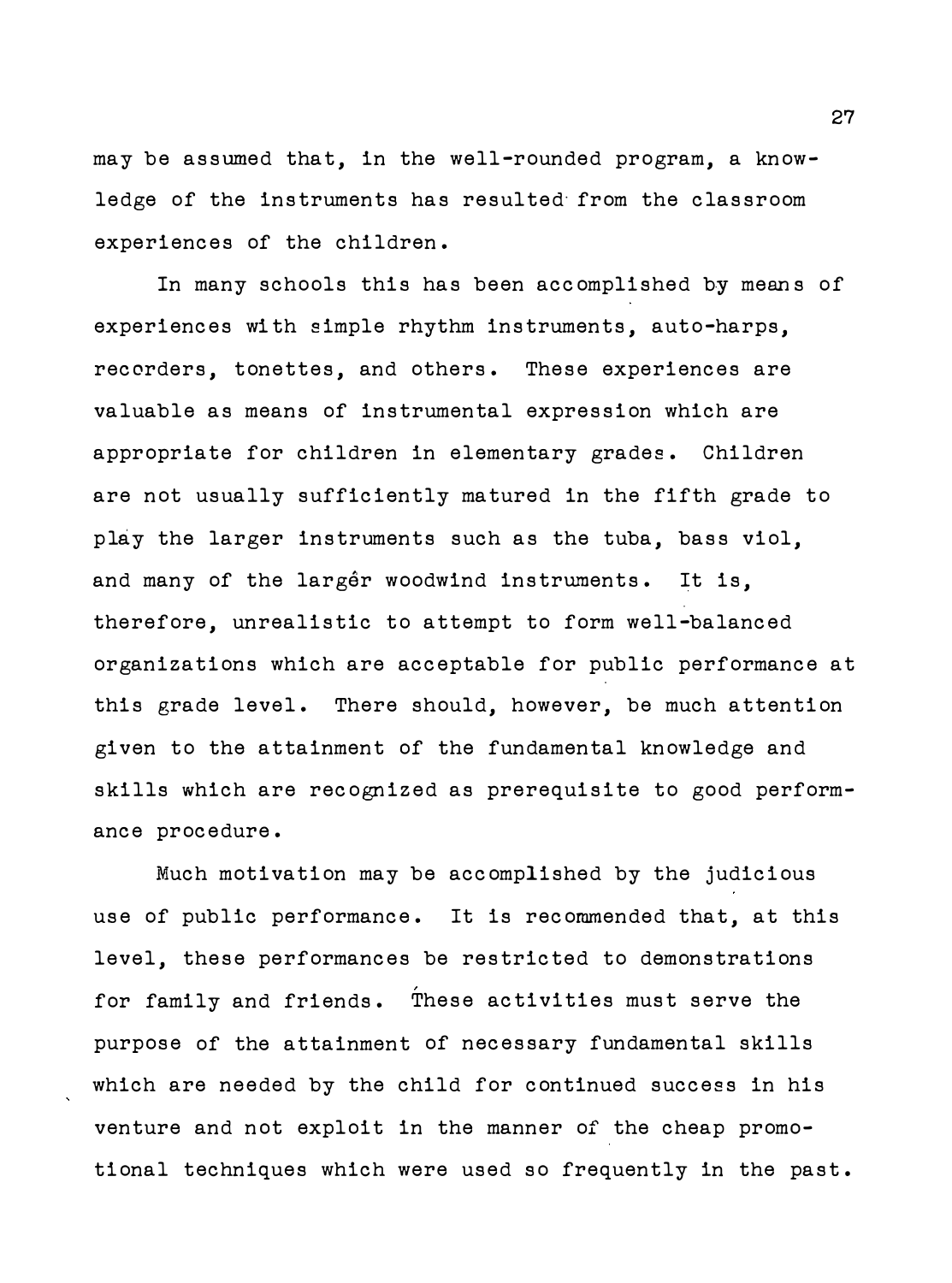There will be little need to "promote" participation in the instrumental groups if the ground work has been properly and carefully laid in the elementary grades .

In the fifth and sixth grades, the vocal aspect of music will continue in the classroom and will, with the help of the music specialist, continue to be a part of the everyday classroom experience. Part-singing will be accomplished in these grades and, while there may not be generally found classroom teachers who are competent to teach this phase of training, there is little reason to confine the singing activity to the time of the day when the specialist is present. Music can do much to relieve the tensions of the day. It should be noted that in these grades much beautiful expression is attainable by the properly trained educator. The problems of the adolescent changing voices have not yet generally appeared and the non-singer problems of earlier grades have been resolved. Thus, the efforts of the students of this age group are particularly rewarding where the instructional material is chosen which is suitable for children of this age group.

The concept of integration, as expressed with regard to the elementary grades, should also pervade this level. The services of the specialist should only supplement the activities which have come to be regarded as a part of the regular school day. Listening experiences will be under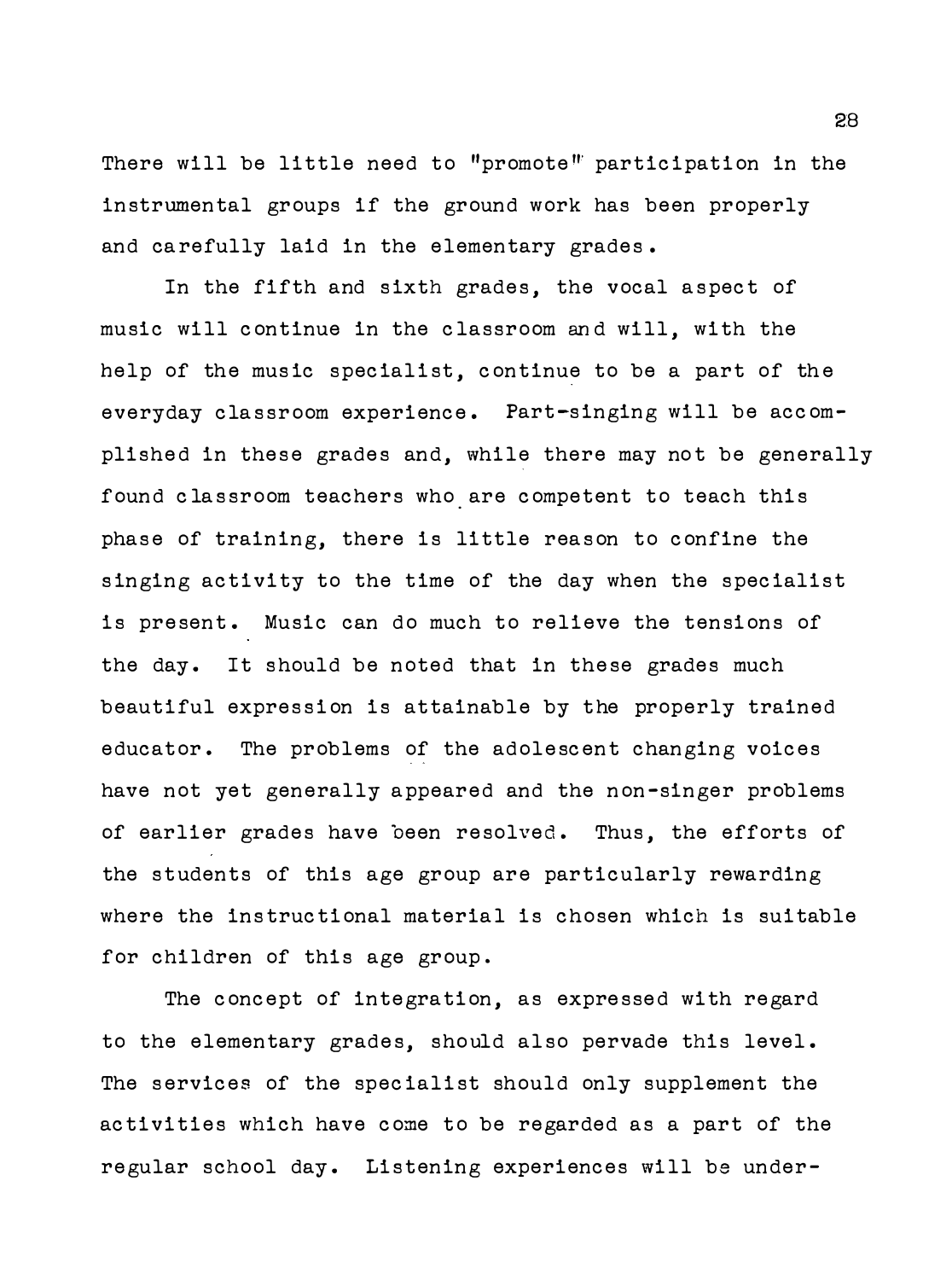taken on a more mature level in these grades.

Creative expression must be encouraged at all levels in the curriculum. It is necessary to again affirm that these efforts must be accepted in terms of the level of development which has been reached by the child. This creativity may be expressed in many ways. Children may singly, or in groups, construct original melodies. They may express their creativity in bodily movements or in the performance of music. To deny the validity of creative expression in individuals of any age is to deny him as an individual. Those who deny the creative functions of music in education would do well to consider the position which the individual assumes in a democratic society and then re-evaluate his concepts accordingly.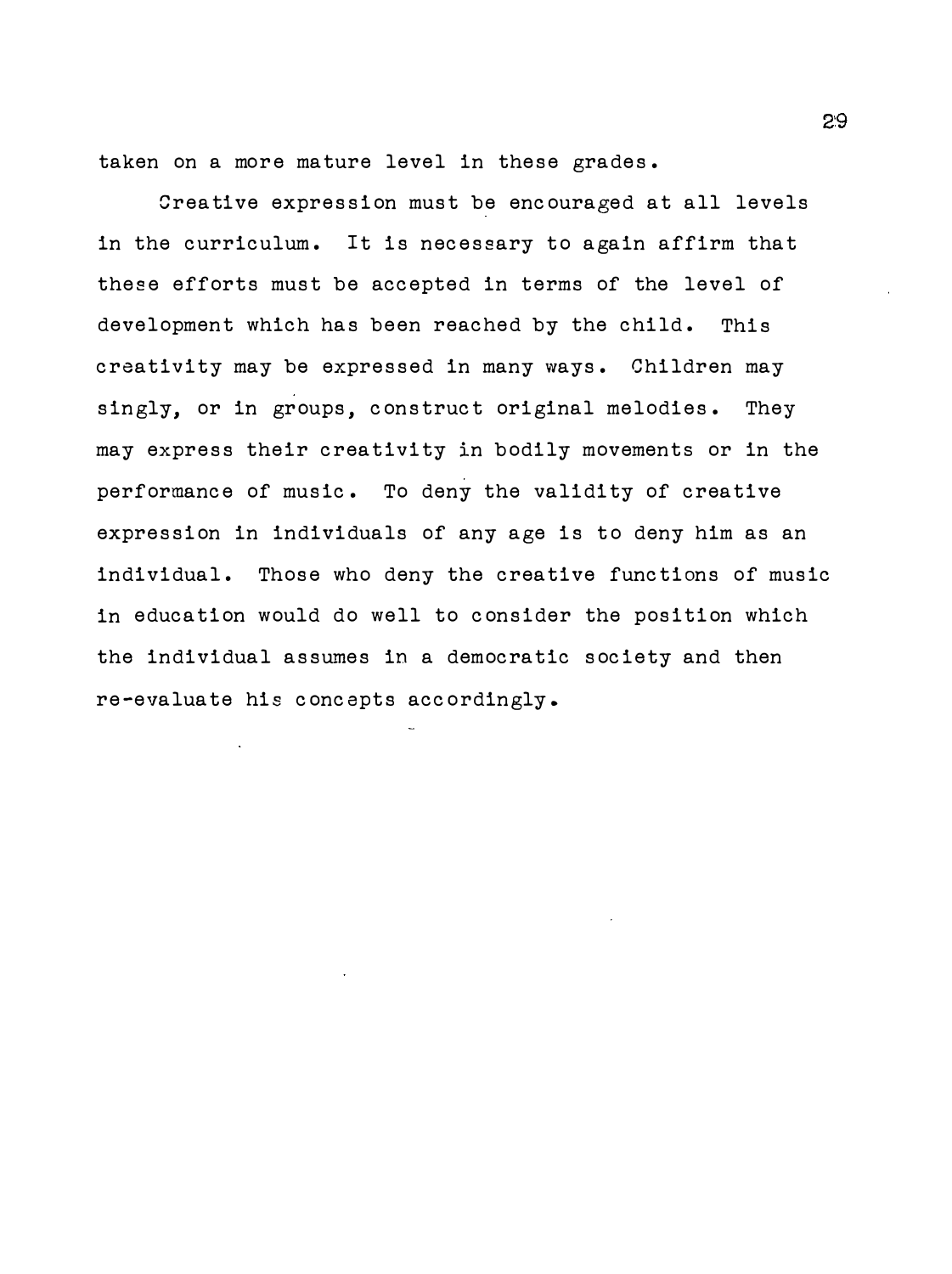#### CHAPTER V

# MUSIC IN THE JUNIOR HIGH SCHOOL

The junior high school is the scene of much broadening of the scope of student musical activity. There must be continued emphasis upon the integration of music into the fabric of instruction. At this level, there is to be frequently found serious breakdown in the philosophy which dominates the early musical training. The reasons for these, breakdowns are many and varied. Discipline problems, community pressures, desire for public recognition, and lack of familiarity with the growth problems of children are salient causes of the abandonment of sound philosophy. It is particularly unfortunate that the junior high school has become the "dumping ground" of secondary education. The junior high school building in many communities is an outgrown and outmoded high school building. The curriculum of the junior high school has been copied after that of the high school to an extent which identifies the junior high student as a miniature high school student. The extra-curricular and social activities of most of the New Mexico junior high schools consist of activities which imitate those of the high school. It is noted that the instructional and administrative staffs of these schools are largely composed of those persons, trained for teaching in the high schools, who have, for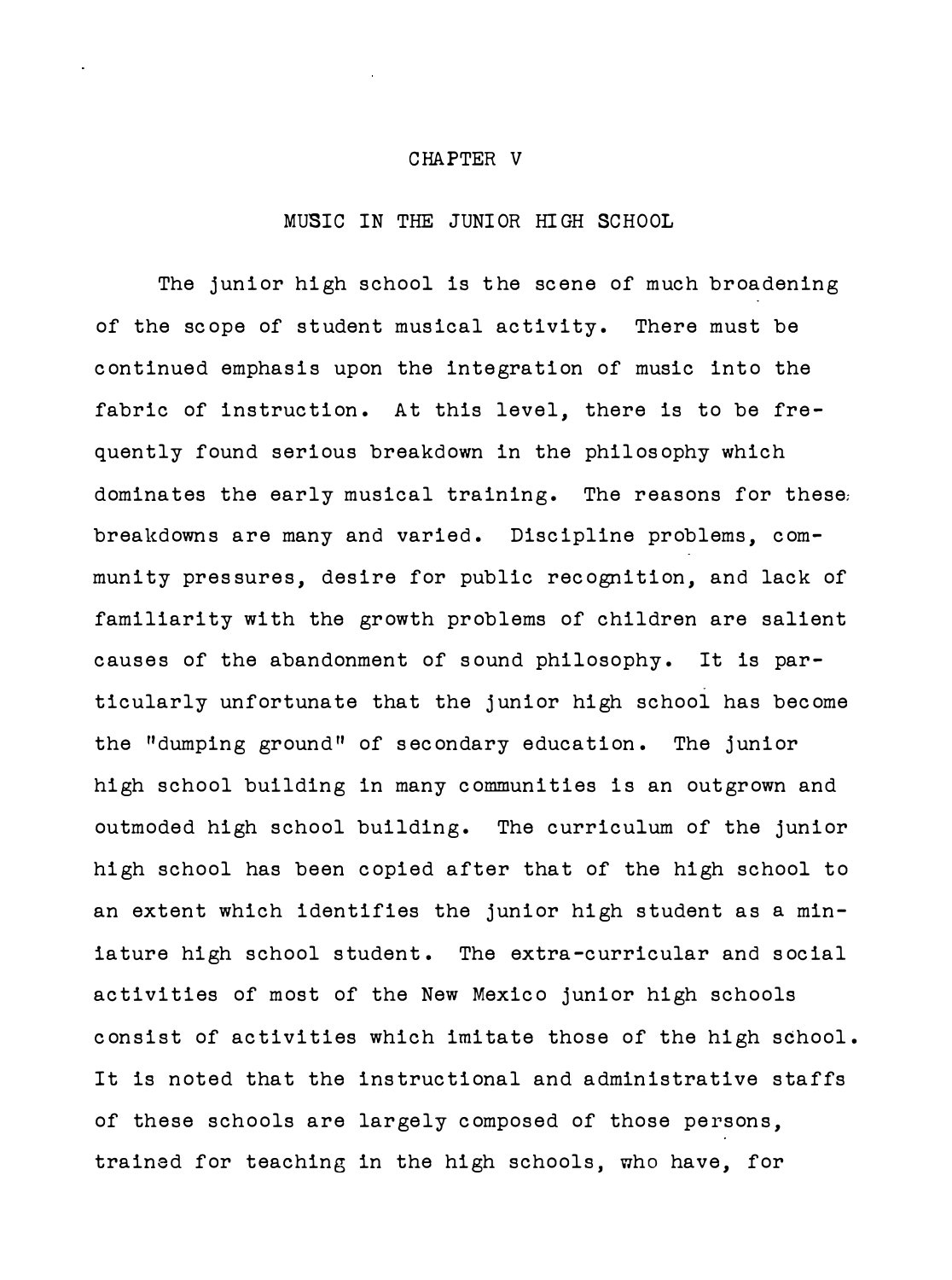reasons of their own, accepted positions other than those; for which their training has prepared them. The tendency of instrumental directors to accept junior high school positions in order to escape the pressures inherent in high schools or to use the junior high school position as a means of acquiring a desired position in high school, is especially prevalent. The latter procedure most often occurs in the larger school systems.

There is need for Southwestern schools to re-examine the music activities of the junior high school in the light of acceptable philosophy in music education. In the attempt to realize the goals implied by sound educational philosophy, personal and community ambitions have, in too many instances, afforded "targets of opportunity" which have in a short term sense been easy to rationalize into acceptance as the fulfillment of the legitimate goals of education. The performance media of the junior high school must be carefully shielded from exploitation which may result from the above mentioned situation. The teacher is exceedingly rare who can and will consistently place the welfare of the student above those considerations motivated by the desire for self-advancement. The music specialist, as well as the administrator, must constantly guard against the exploitation of the music program and in so doing prodigate the musical and educative forces at their disposal.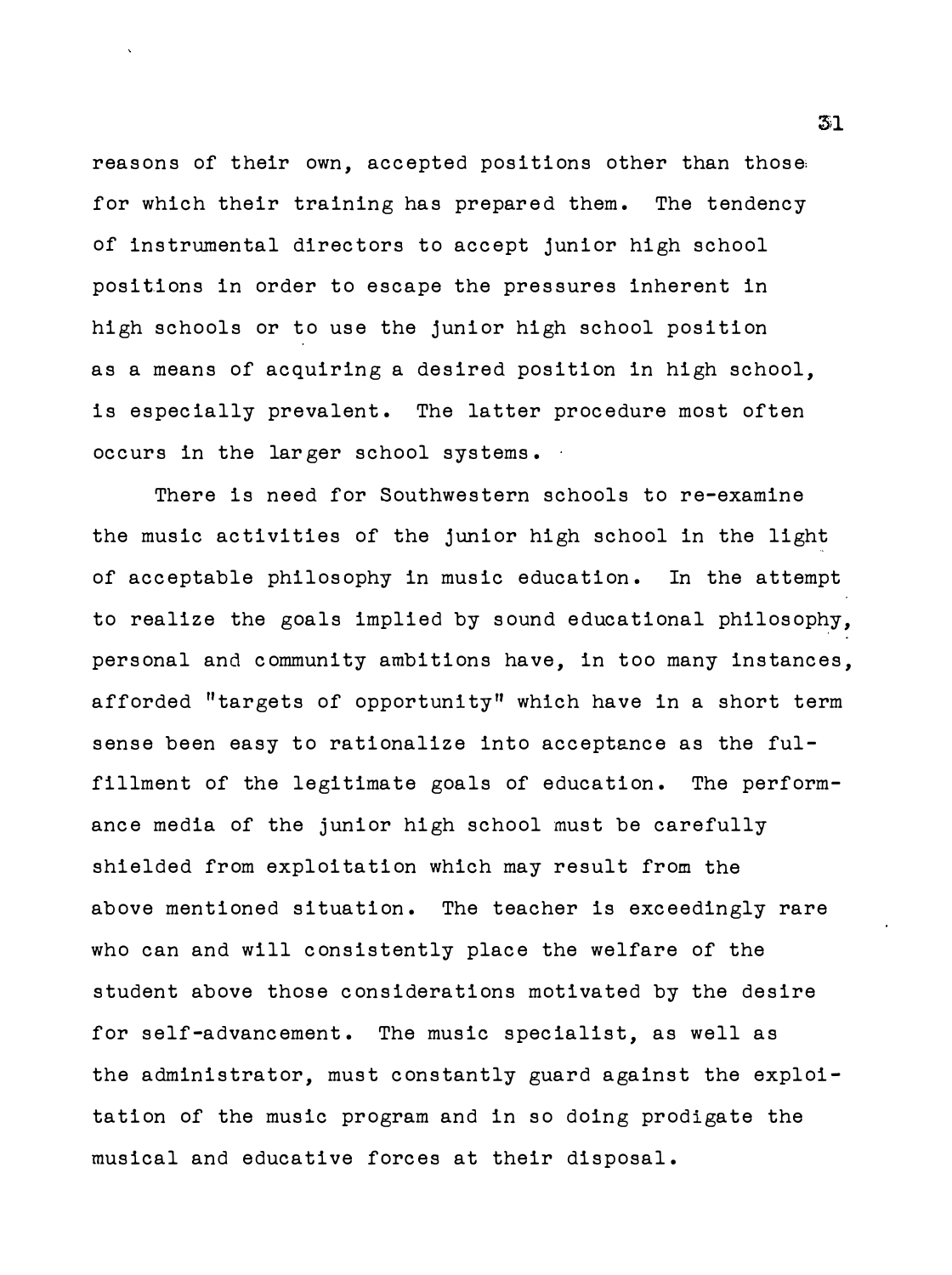Aims and objectives of the music program in the junior high school have been indicated as follows:

Provide opportunities for the child to explore music as a means of further development of musical talents according to individual abilities.

Increase the student's enjoyment of, sensitivity to, and appreciation for music, both as a performer and a listener.

Provide musical experience that will contribute to a realization and development of spiritual and moral values.

Provide through music for social, emotional, and physical outlets and experience for every student through self-expression, creative effort, and enjoyment.

The curriculum content required to achieve these goals follows the pattern which has been constructed for the lower grades with the materials of instruction being varied to suit the needs of students of this age group. Thus, the broad scope of the field of music is made available to all students. The correlation of music with other subject matter is increasingly difficult of achievement at this level due, in no small part, to the specialization of those who teach. It is noted that very few examples of correlation of instruction is found at the present time. In addition to the broad foundation studies desired for the general phase of the music program, the specialized training

 $^{\rm 1}$ Eleanor Anifantis, "Junior High School Music," <u>Music</u> in American Education, (Chicago: Music Educators National Conference, 1955), p. 104.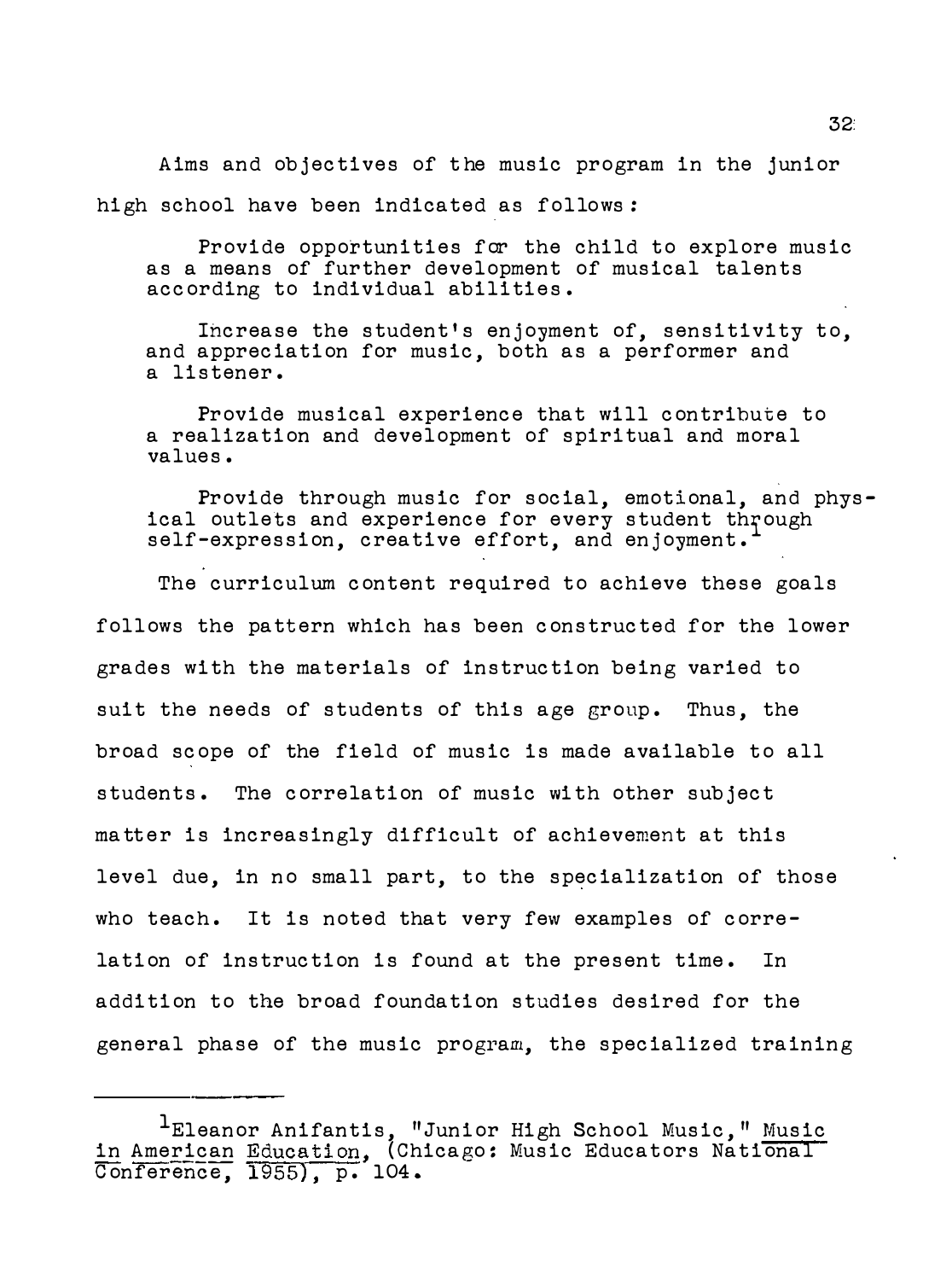of the choral and instrumental programs provides additional opportunity for those who desire to participate further in music. It is cautioned that the problems of youth at this age level must be sympathetically treated. In this regard, the problem of the changing voice is likely to cause much difficulty if not handled properly. Particularly in the case of the boys, students who formerly enjoyed music may be observed to no longer desire to participate. It is no wonder that interest lags with so unreliable an instrument to work with as the changing male voice. Rather than insist upon the performance of material which strains the voice, or adds to the feeling of insecurity so prevalent among young singers, the music teacher will do well to confine efforts to those which are consistent with the attainment of the growth concept which should pervade the program throughout its entirety.

There is a disturbing tendency to make music an elective subject in many New Mexico junior high schools. This practice usually finds its excuse for existence in the recognition of the dissatisfaction of those boys who, due to their vocal difficulties, have become disciplinary problems. The discipline problem must not be ignored, but must be recognized for what it is and handled accordingly. It will be noted as folly to disrupt the continuity of a well-coordinated music program to cater to the whims of a minority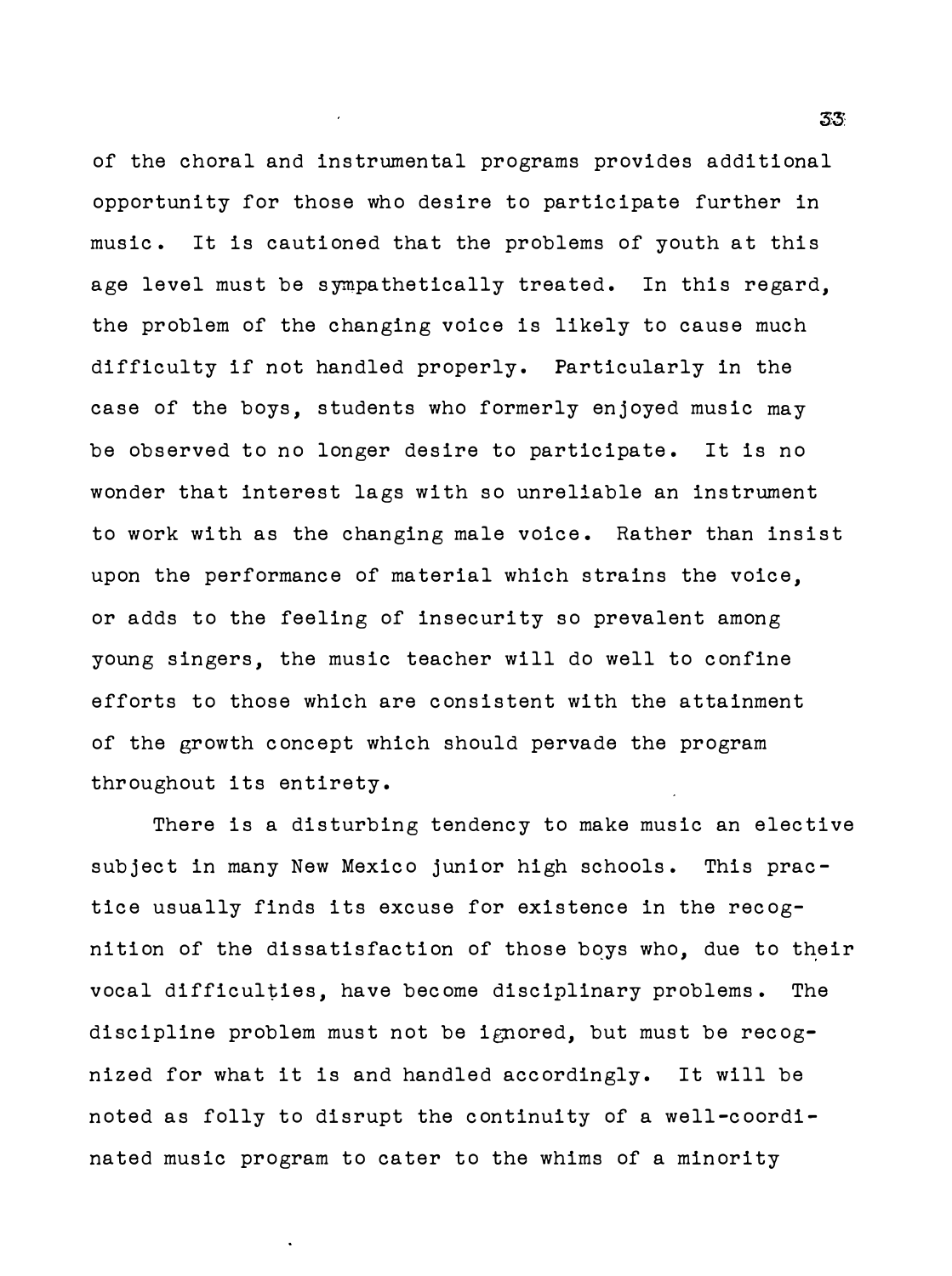who are unwilling to adjust to school life. General policies must be arrived at which will respect the individual, but which will safeguard the welfare of the majority from the irresponsible behavior of the few. Again, in the instrumental phase of the program, there is a tendency to strive to imitate the activities of the high school rather than to secure the goals stated as most desirable. The emphasis must constantly be placed upon the growth process of the student rather than the achievement of external criteria which may become expedient from time to time.

As far as administratively possible, the student who has elected to specialize in either the choral or instrumental program should be included in the phases of the general program which will enrich his total experience. The instrumental student should be reminded that he has, in some measure, the capability of vocal expression. The cultural enrichment of the general program should be extended through the medium of performance to those who are unable to be scheduled for both phases of music instruction.

It is observed that students of junior high school age may be found participating in the musical activities of the community. The participation of students in the various home, church, and community functions should be encouraged and recognized as a manifestation of success of the school music program.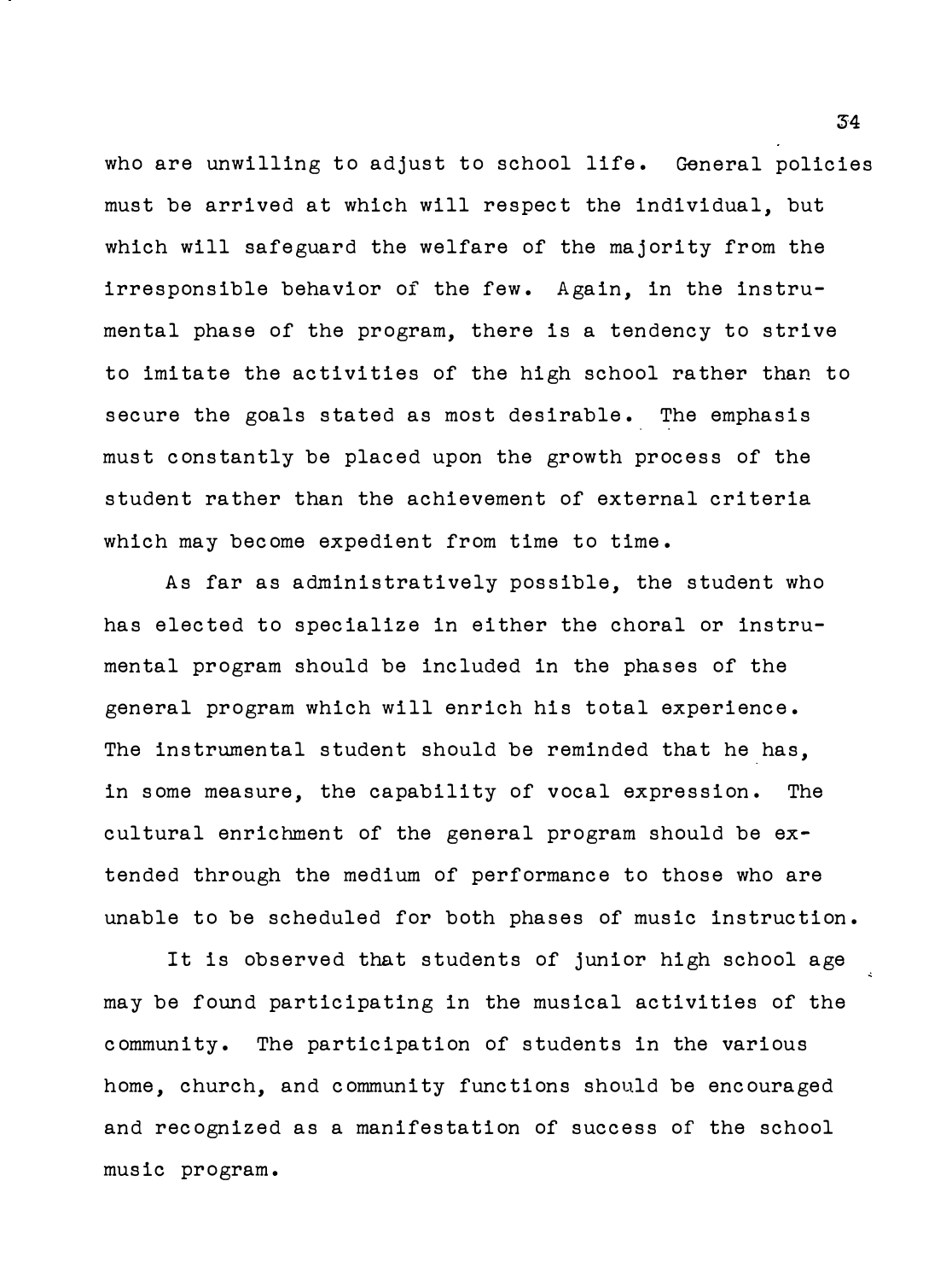#### CHAPTER VI

## MUSIC IN THE HIGH SCHOOL

The high school, which is the terminus of formal education for the majority of students, represents the final opportunity for educators to make music meaningful in the lives of future adult citizens. It is at this level that performance media have succeeded in attaining a degree of excellence which has contributed to the artistic life of many of our American communities. Fine school bands, orchestras, and choruses are now to be heard in all areas of the nation. These splendid school groups rival the professional in artistic performance and are powerful forces in the good public relations so essential for the continued success of the public schools. The music used by these groups has been composed for them by many contemporary composers.

New Mexico has made great progress in recent years in the improvement of the performance standards of its high school performance groups. Much excellent literature is regularly performed. The festivals and all-state activities sponsored by the New Mexico Music Educators Association does much to encourage student participants to greater achievement in music. It is particularly encouraging that the festivals are not envisioned as contests, in which the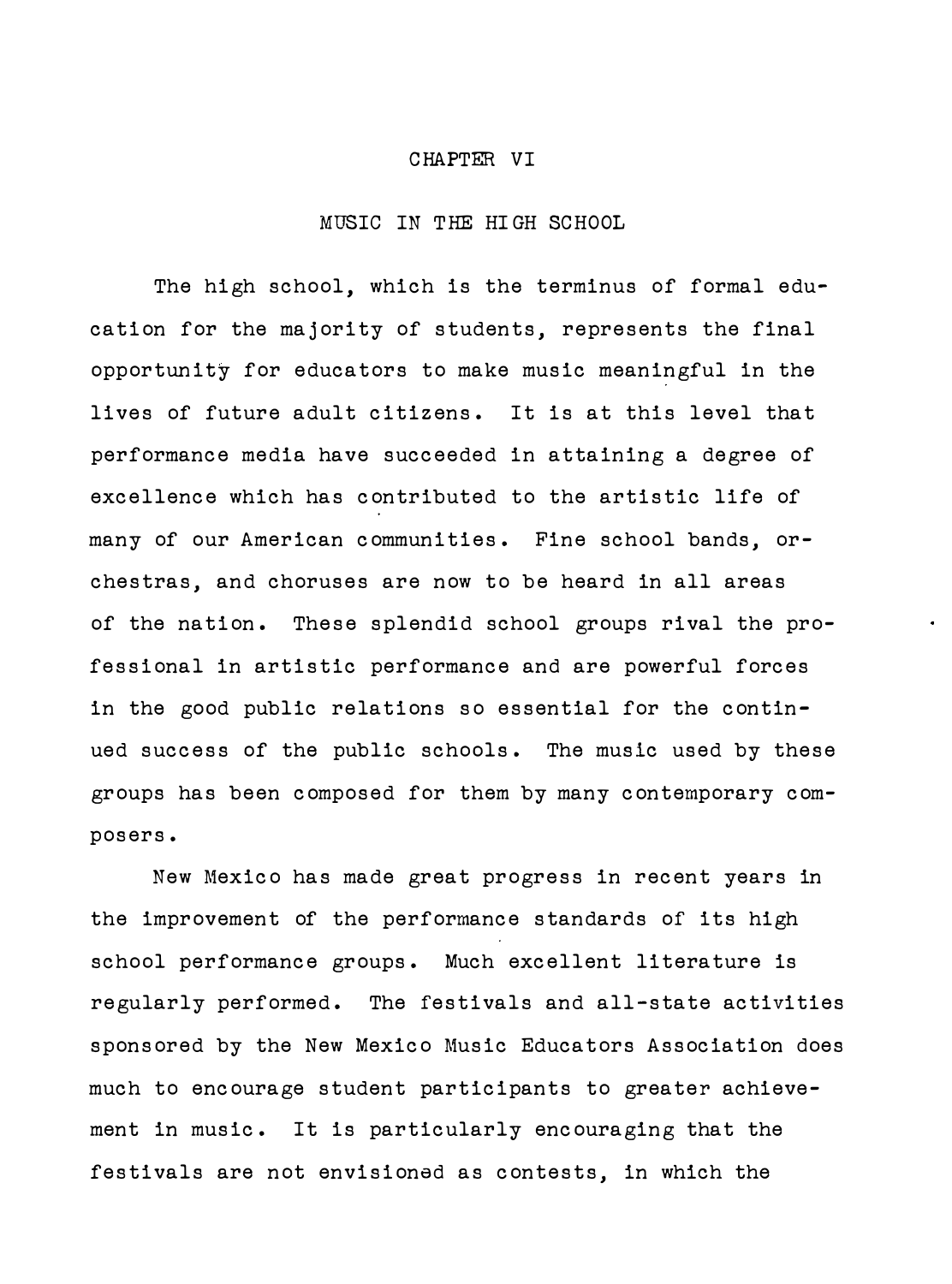emphasis is to win a victory over a neighboring school. While there is much friendly rivalry which finds its motivation in these events, there is little of the excessive pressures inherent in the contests often found elsewhere. One of the great values of these activities lies in the opportunity to come together and exchange ideas and hear the work being done by those in neighboring communities. In this area, where neighbors are separated by vast distances, the opportunity for fellowship and comparison is welcomed by students and teachers alike.

Prevalent in the area is a tendency to judge the quality of high school music in terms of the quality of the performance groups, and to ignore the majority of the students who pass through the school without partici�ating in music in any manner which should be significant to their growth. "It is estimated that on a national basis only fifteen per cent of our secondary school pupils actually participate in music organizations or elect any other music courses. $"$ <sup>1</sup> This is certainly to be deplored. Every effort should be made to establish with music educators, administrators, and the public, a philosophy which will support a program of broad cultural significance which should be

 $^{\text{\textsf{1}}}$ Joseph G. Saetveit, "Frontiers in Music Education," Education, Vol. LXXVI, No. 7, p. 412.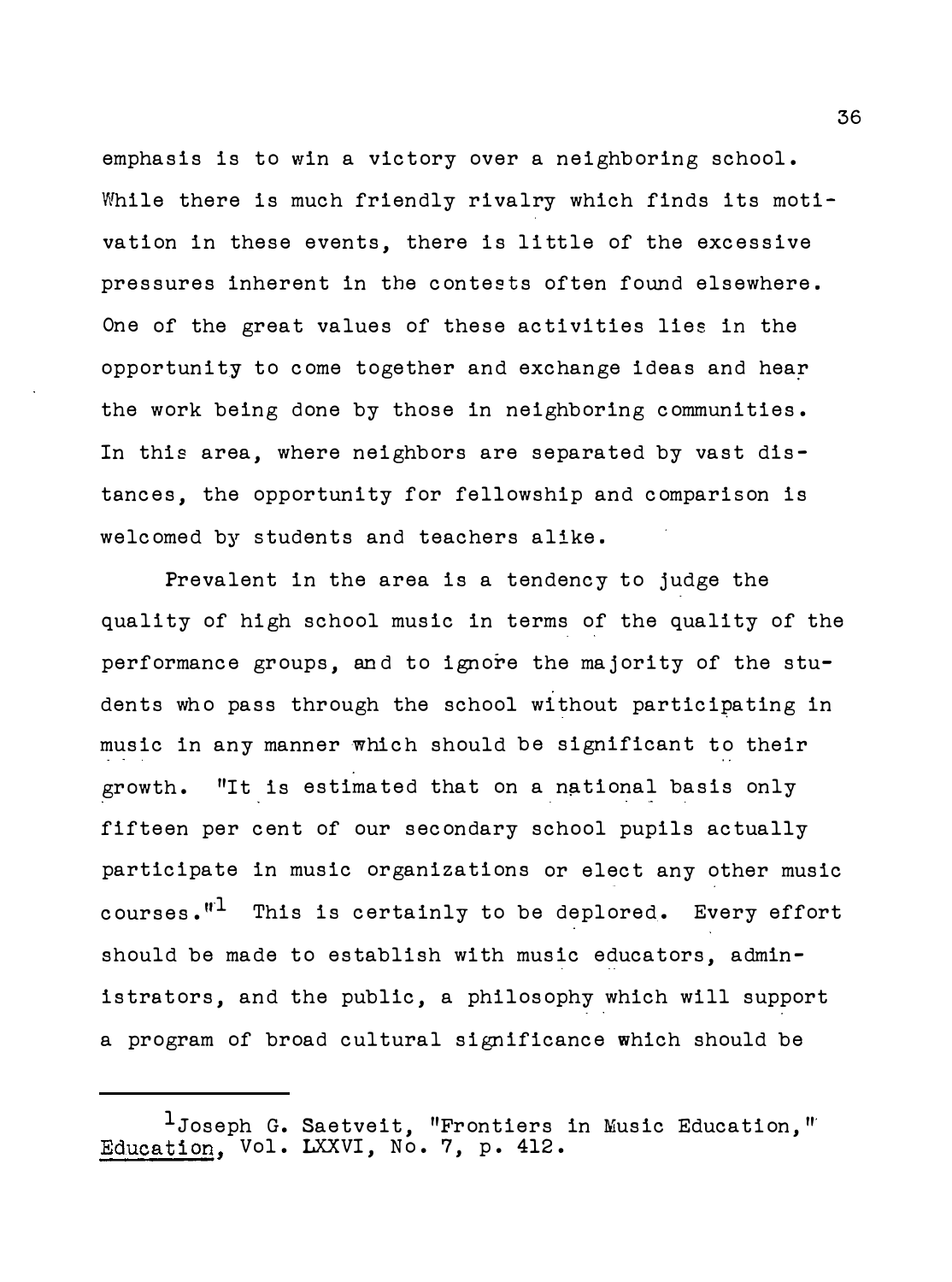made available to all students.

The general music courses in high school should be sufficiently dynamic and meaningful to students that they would recognize music as an important force in the life of all people. It will be recognized by music teachers that a course of this nature will be difficult to teach, and that additional training in this area should be valuable in the preparation of music teachers. Rather than to attempt to indicate the content of such a course, it must again be indicated that the entire field of music activity is the legitimate work area, and that the student should be permitted to pursue his interest and be bound only by the depths of his own aptitudes and understandings. He should be guided into, rather than forced into, an acceptance of the best in the various facets of the art. Infinite patience and forbearance in its achievement may be required, but the permanence of the result validates the worth of the effort.

It should be noted that the addition of a new course is not necessarily required for the attainment of each desired new goal. Much can be done to improve the musical awareness of the student body without the addition of new courses in instances where this procedure might be undesirable. When music is recognized as a part of the activity of each school day, much good can be accomplished. The playing of suitable music over the public-address system at appro-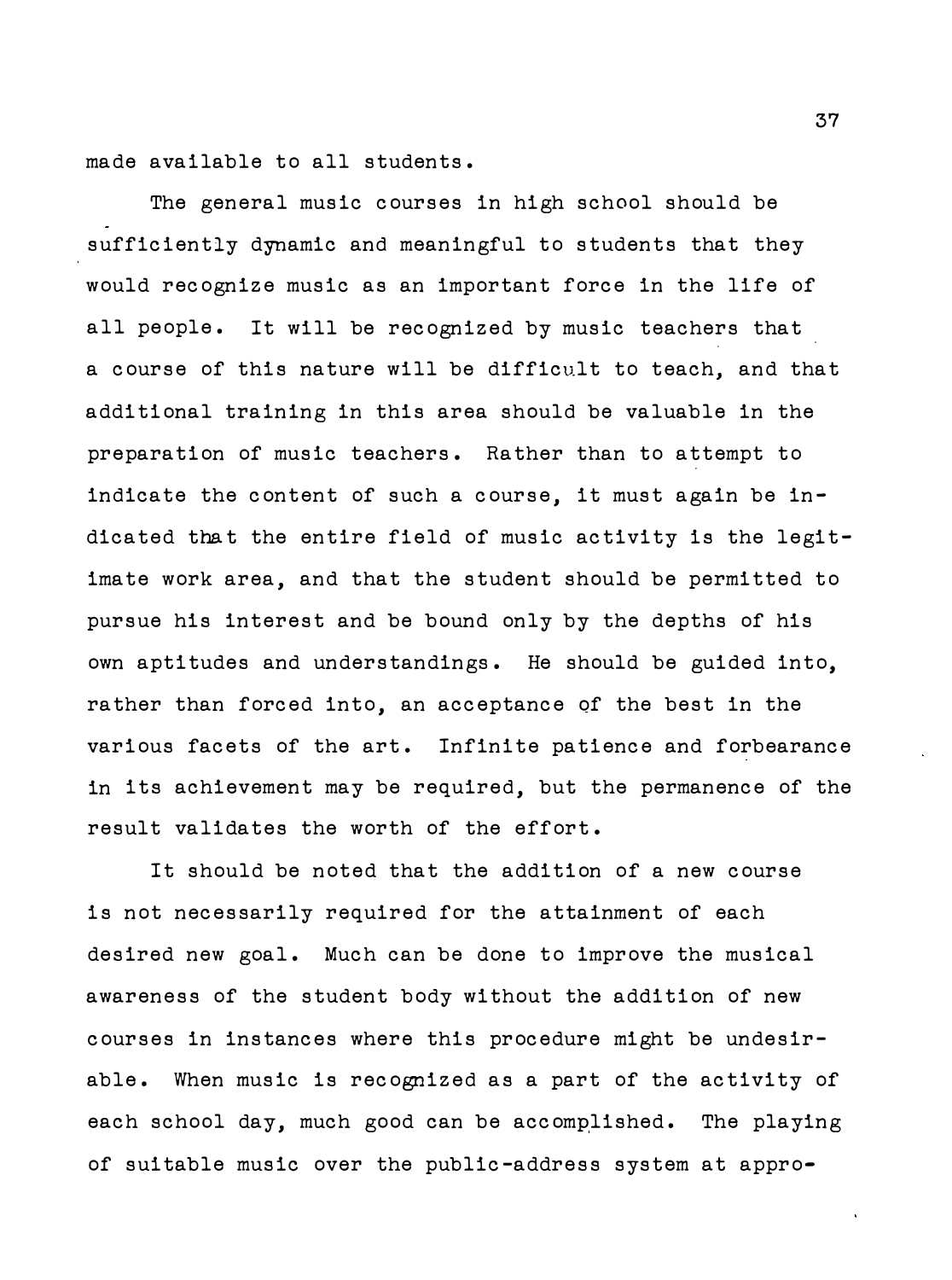priate times during the day can contribute much to the morale and atmosphere of the school. Music in some form can, and should, be part of each assembly. Music clubs often fill a need and should be encouraged when their activities are recognized to fulfill a desirable purpose.

There is much need for correlation of music with the various areas of instruction. It is noted that there is little tendency on the part of teachers in the specialized fields to use music as a tool in the achievement of understanding. To be fair in this statement, it is also noteworthy that music teachers are prone to become so interested in the technical proficiency of their musical groups, that they overlook the values which accrue from making music experiences supplement those experiences which "have been gained in other fields. It may be stated that our purpose is the education of children through musical experiences, rather than the teaching of the subject matter of music to students. The importance of the implications of this distinction is in harmony with the emphasis which is given to the individual and his identification as such at all levels . of his education.

While it should be the aim of the school to provide many worthwhile musical experiences for every child, there must also be provided an opportunity for the exceptional student to broaden his horizon. In schools of sufficient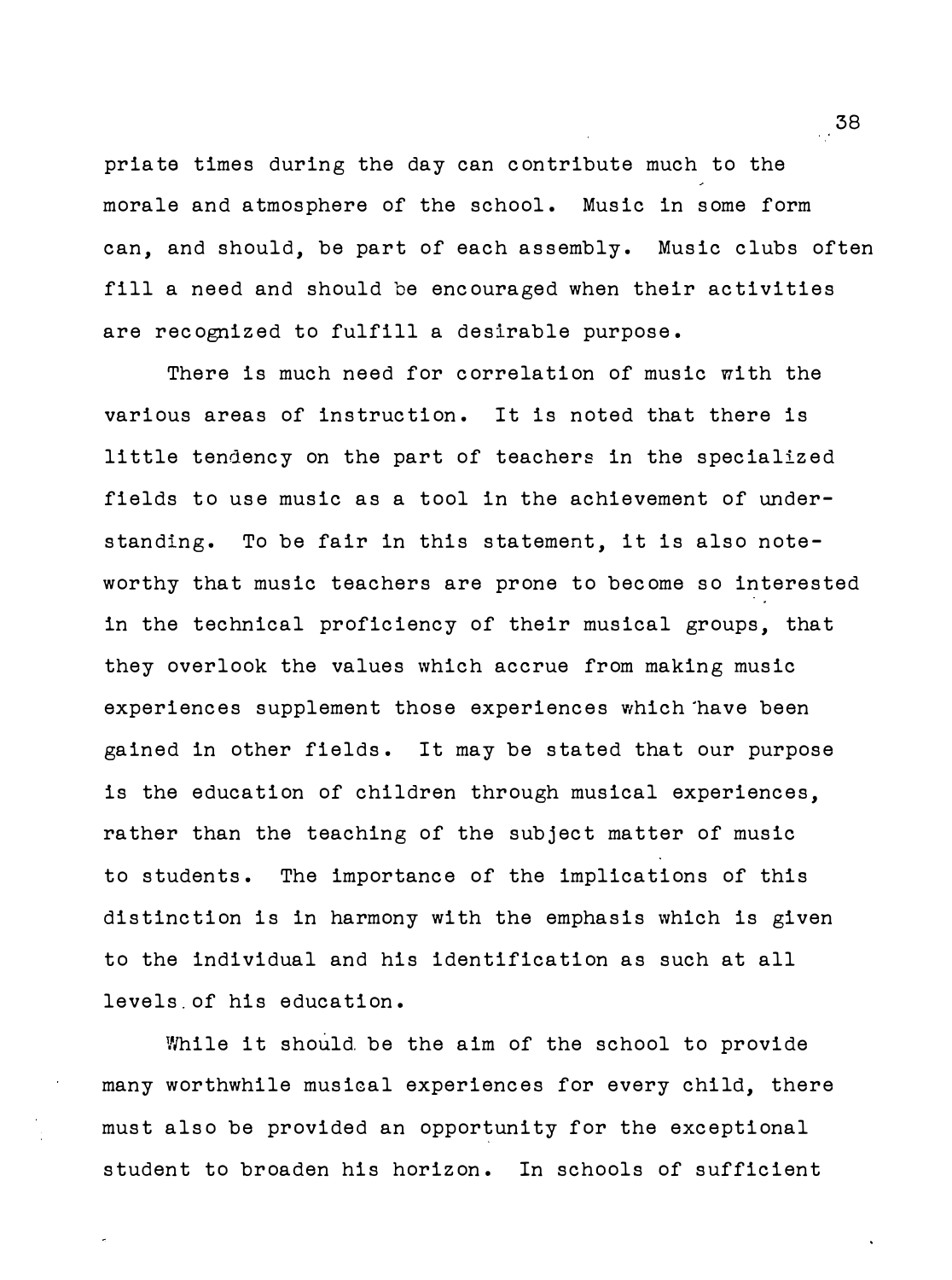size, this goal may be realized most logically by the inclusion of courses in music theory and appreciation. Where these courses are not administratively sound, much good can be achieved in less formal approaches. In the band, orchestra, and chorus, there is need for the applications of knowledge which is formally taught in theory and appreciation courses . Such applications can do much to improve the quality of performance and provide insight for those who desire to pursue musical knowledge further than is practical for the average student. It is therefore sound procedure to provide instruction in the theory of music as a part of the training of those participating in the performance media .

Thus, the high school music course may be said to correctly include :

- (1) a broad program of general music instruction for the improvement of musical awareness of all students .
- (2 ) opportunity for performance in band, orchestra, and chorus supplemented by opportunity for solo and ensemble experiences.
- ( 3) opportunity for technical study of an advanced nature for those students who can profit from such. The courses required and the scheduling of these courses should reflect a composite picture of the philosophies of the community, the school administration, and the music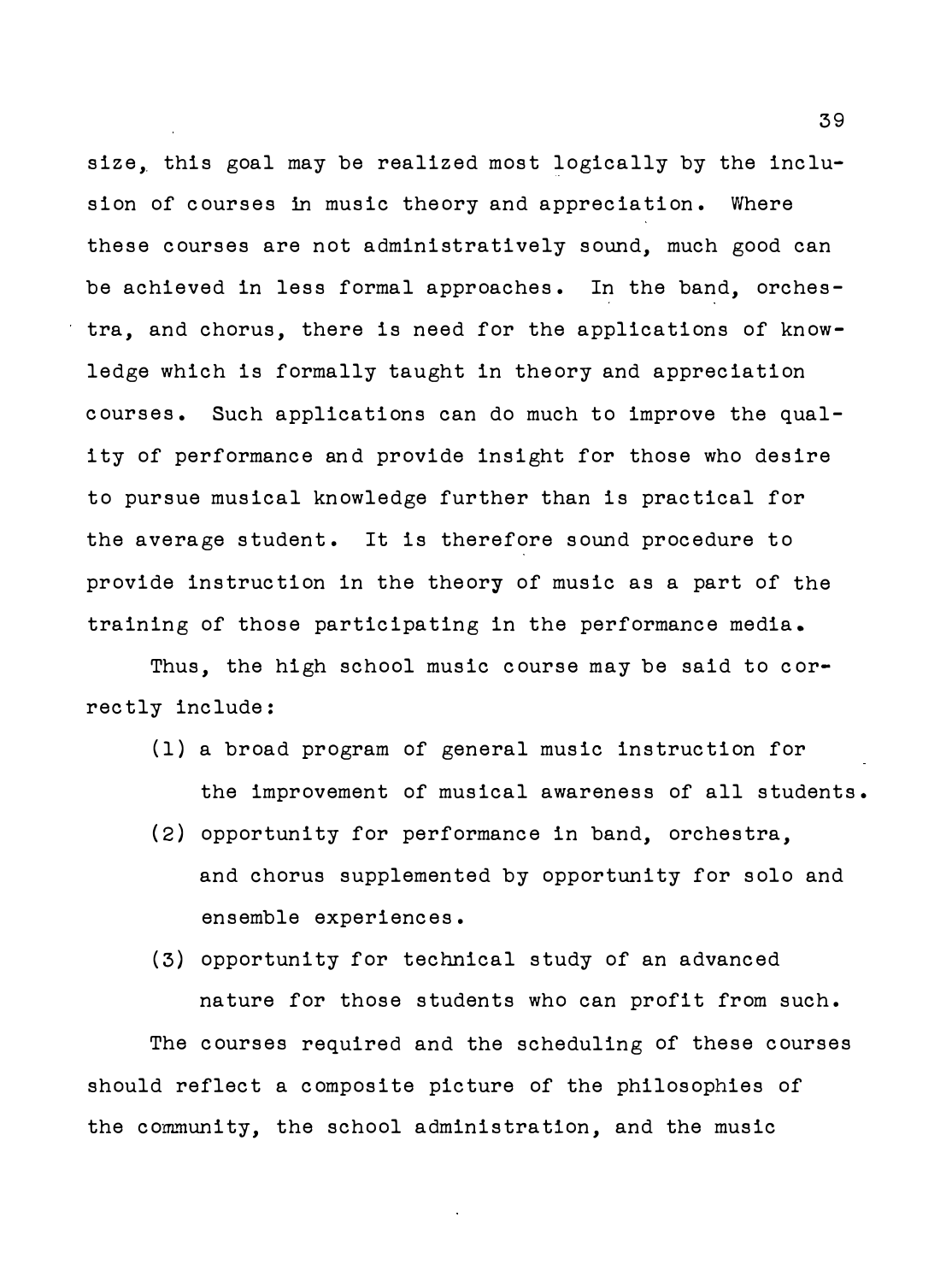educators who are in charge of the program. In instances where there are wide variances in such philosophies, tension is likely to result which may retard the effectiveness of the program of instruction .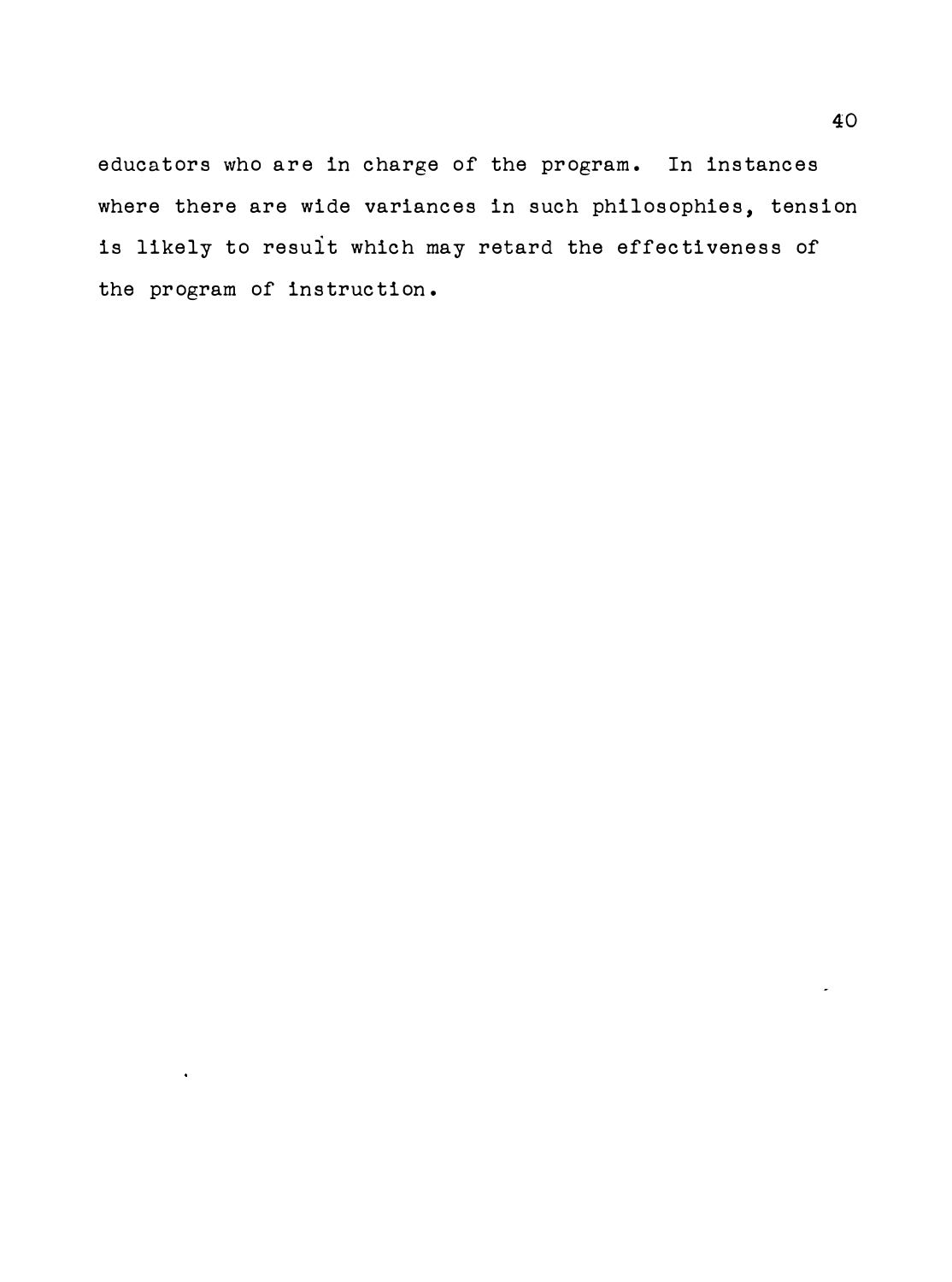#### CHAPTER VII

#### C ONO L USI ONS

Those qualities which identify New Mexico as unique, and there are many, should be expressed at all educational levels. The schools are in a most advantageous position in this regard. The folk music opportunities, afforded by the mingling of the Anglo, Spanish, and Indian cultures, offer unusual opportunity for a wide variety of creative musical expression. It is envisioned that, as music education in its total concept matures and bears fruit, the inspiration which has been found in the natural grandeur and beauty of this land by the artist will also find expression in music.

Some observations which should influence a re-appraisal of the program of music education for the schools of New Mexico are listed as follows :

- (1) The physical, historical, and cultural background of New Mexico should influence the form and content of a course of music education.
- (2) Values of music education include its value as a means of self-expression, contributions to spiritual and moral values, and contributions to desirable citizenship traits.
- (3) Music must become a part of the experience of all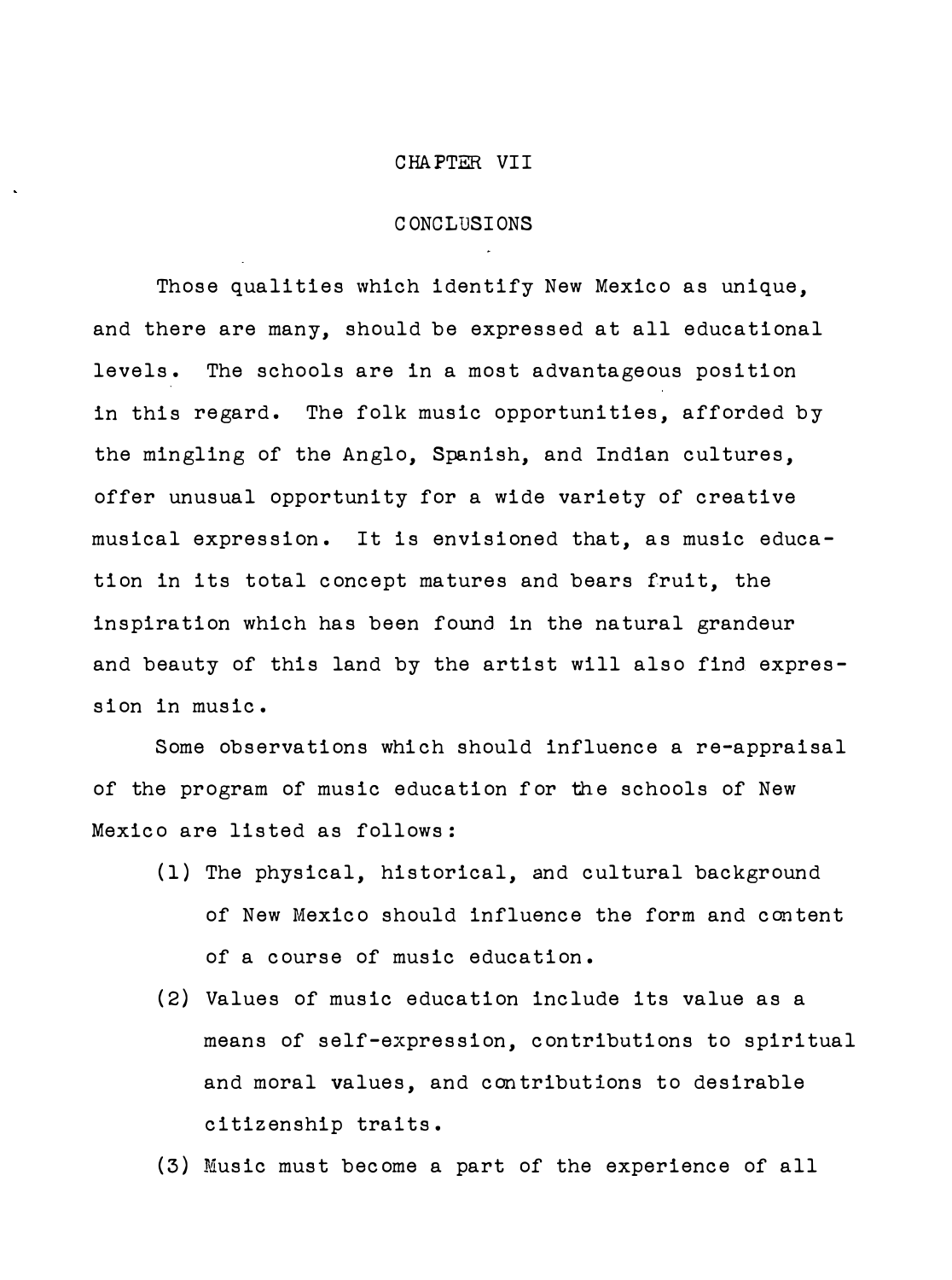children.

- (4) In the elementary school, this can be achieved most efficiently in the self-contained classroom.
- (5) Active administrative s upport for a program of music education is imperative for its success.
- (6 ) Personality traits of the music teacher are important to the success of a music program.
- (7 ) The musical experiences provided for children must be appropriate to their maturity, aptitudes and interest.
- (8) New Mexico schools are making rapid improvements in music education, particularly in the performance media.
- (9) There is need for a broadening concept of music education to provide musical experiences for all.